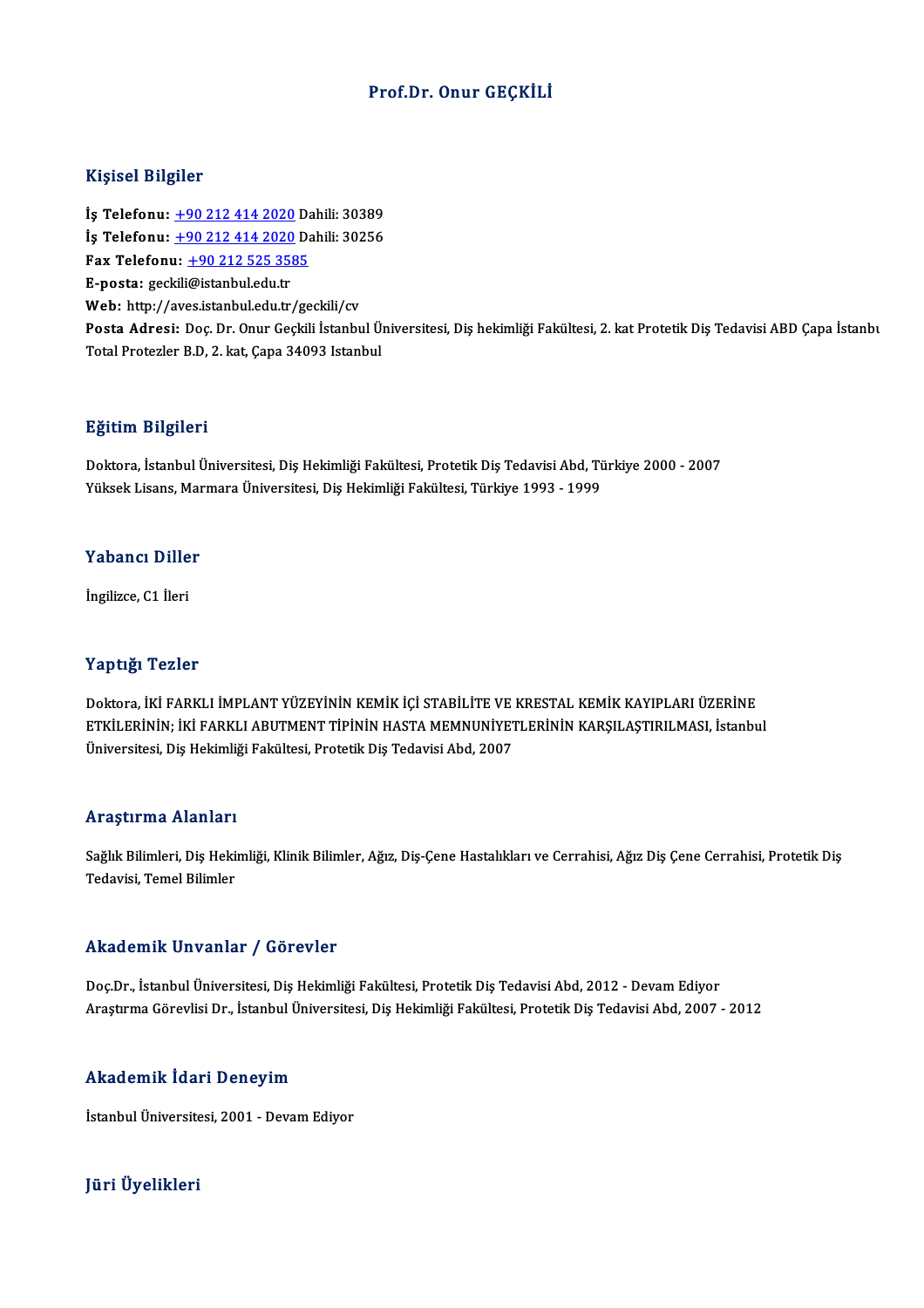Akademik Kadroya Atama, Öğretim üyeliğine yükseltilme ve atanma yönetmeliği, Nişantaşı Üniversitesi Meslek<br>Yüksekalınlu Müdürlüğü, Kasım, 2016 Akademik Kadroya Atama, Öğretim üye<br>Yüksekokulu Müdürlüğü, Kasım, 2016

# Yüksekokulu Müdürlüğü, Kasım, 2016<br>SCI, SSCI ve AHCI İndekslerine Giren Dergilerde Yayınlanan Makaleler

CI, SSCI ve AHCI İndekslerine Giren Dergilerde Yayınlanan Makaleler<br>I. The influence of framework material on stress distribution in maxillary complete-arch fixed<br>I. The influence of framework material implents: a three di prostheses supported by four dental implants: a three-dimensional finite element analysis<br>prostheses supported by four dental implants: a three-dimensional finite element analysis<br>RAVAN S.C. Cockili O The influence of fra<mark><br>prostheses supporte</mark><br>DAYAN S. Ç. , Geckili O.<br>COMBUTER METHODS prostheses supported by four dental implants: a three-dimensional finite element analysis<br>DAYAN S. Ç. , Geckili O.<br>COMPUTER METHODS IN BIOMECHANICS AND BIOMEDICAL ENGINEERING, 2021 (SCI İndekslerine Giren Dergi)

DAYAN S. Ç. , Geckili O.<br>COMPUTER METHODS IN BIOMECHANICS AND BIOMEDICAL ENGINEERING, 2021 (SCI İndekslerine Giren Dergi)<br>II. Technique for Converting A Fractured Implant Locator Abutment to A Custom Implant Cast Post COMP<br>Techn<br>Core Technique for Converting A Fractured I:<br>Core<br>Geckili O., Gencel B., Idemen A. C. , Dayan S. C.<br>JOUPMAL OF PROSTHODONTICS IMPLANT FS

Core<br>Geckili O., Gencel B., Idemen A. C. , Dayan S. C.<br>JOURNAL OF PROSTHODONTICS-IMPLANT ESTHETIC AND RECONSTRUCTIVE DENTISTRY, 2021 (SCI İndekslerine Geckili O., Ger<br>JOURNAL OF<br>Giren Dergi)<br>In vitre com I I. In vitro comparison of trueness of 10 intraoral scanners for implant-supported complete-arch fixed<br>III. In vitro comparison of trueness of 10 intraoral scanners for implant-supported complete-arch fixed<br>dantal presthe

Giren Dergi)<br>In vitro compariso<br>dental prostheses<br>Bilmonoch: C. Gilingi dental prostheses<br>Bilmenoglu C., Cilingir A., GEÇKİLİ O., Bilhan H., BİLGİN T.

JOURNAL OF PROSTHETIC DENTISTRY, cilt.124, sa.6, ss.755-760, 2020 (SCI İndekslerine Giren Dergi)

IV. Comparison of four-implant-retained overdentures and implant-supported fixed prostheses using JOURNAL OF PROSTHETIC DENTISTRY, cilt.124, sa.6, ss.755-760, 2020 (SCI İndekslerine Giren Dergi)<br>Comparison of four-implant-retained overdentures and implant-supported fixed prostheses using<br>the All-on-4 concept in the max Comparison of four-implant-retain<br>the All-on-4 concept in the maxilla<br>loss: a 2-year retrospective study<br>Mumeu E, DAVAN S.C. Conseli E. Cos the All-on-4 concept in the maxilla in to<br>loss: a 2-year retrospective study<br>Mumcu E., DAYAN S. Ç. , Genceli E., Geckili O.<br>QUINTESSENCE INTERNATIONAL si<sup>1</sup>t E1, Sa loss: a 2-year retrospective study<br>Mumcu E., DAYAN S. Ç. , Genceli E., Geckili O.<br>QUINTESSENCE INTERNATIONAL, cilt.51, sa.5, ss.388-396, 2020 (SCI İndekslerine Giren Dergi)<br>Initial Stability Mossurements of Implants Heing

Mumcu E., DAYAN S. Ç. , Genceli E., Geckili O.<br>QUINTESSENCE INTERNATIONAL, cilt.51, sa.5, ss.388-396, 2020 (SCI İndekslerine Giren Dergi)<br>V. Initial Stability Measurements of Implants Using a New Magnetic Resonance Fre QUINTESSENCE INTERNATIONAL, cilt.51, sa.5, ss.388<br>Initial Stability Measurements of Implants Usir<br>With Titanium Transducers: An Ex Vivo Study<br>Pural C. DAYAN S.C. Cockili O BuralC.,DAYANS.Ç. ,GeckiliO.

JOURNALOFORAL IMPLANTOLOGY, cilt.46, sa.1, ss.35-40,2020 (SCI İndekslerineGirenDergi)

VI. The Influence of Implant Shape on Primary Stability of ImplantsWith a Thread Cutting and Forming **JOURNAL OF ORAL IMPLANT<br>The Influence of Implant :<br>Design: An Ex Vivo Study<br>Dovan C. Cookili O. Bural C.** The Influence of Implant<br>Design: An Ex Vivo Study<br>Dayan C., Geckili O., Bural C.<br>JOUPMAL OF OPAL IMPLAN Design: An Ex Vivo Study<br>Dayan C., Geckili O., Bural C.<br>JOURNAL OF ORAL IMPLANTOLOGY, cilt.45, sa.3, ss.181-185, 2019 (SCI İndekslerine Giren Dergi)<br>Presthetis Pehebilitation of an Edentulous Petient with Misrostomia Heing

## Dayan C., Geckili O., Bural C.<br>JOURNAL OF ORAL IMPLANTOLOGY, cilt.45, sa.3, ss.181-185, 2019 (SCI İndekslerine Giren Dergi)<br>VII. Prosthetic Rehabilitation of an Edentulous Patient with Microstomia Using Both Digital and<br>Co JOURNAL OF ORAL IMPLANTOLOGY, cilt.45, sa.3, s<br>Prosthetic Rehabilitation of an Edentulous I<br>Conventional Techniques: A Clinical Report<br>Saugili S. Coakili O. Sulun T Prosthetic Rehabilitation<br>Conventional Techniques<br>Saygili S., Geckili O., Sulun T.<br>JOUPMAL OF PROSTHODON Conventional Techniques: A Clinical Report<br>Saygili S., Geckili O., Sulun T.<br>JOURNAL OF PROSTHODONTICS-IMPLANT ESTHETIC AND RECONSTRUCTIVE DENTISTRY, cilt.28, sa.5, ss.488-492,<br>2019 (SCLIndekslarine Ciren Dergi)

Saygili S., Geckili O., Sulun T.<br>JOURNAL OF PROSTHODONTICS-IMP<br>2019 (SCI İndekslerine Giren Dergi)<br>Is slinisəl experiense important JOURNAL OF PROSTHODONTICS-IMPLANT ESTHETIC AND RECONSTRUCTIVE DENTISTRY, cilt.28, sa.5, s<br>2019 (SCI indekslerine Giren Dergi)<br>VIII. Is clinical experience important for obtaining the primary stability of dental implants wi

## 2019 (SCI İndekslerine Giren Dergi)<br>VIII. Is clinical experience important for obtaining the primary stability of dental implants with<br>aggressive threads? An ex vivo study GeckiliO.,BilhanH.,GEÇKİLİE.,Barca-DayanE.,DayanC.,BuralC.

MEDICINAORAL PATOLOGIAORAL YCIRUGIABUCAL, cilt.24, sa.2,2019 (SCI İndekslerineGirenDergi)

## Geckili O., Bilhan H., GEÇKİLİ E., Barca-Dayan E., Dayan C., Bural C.<br>MEDICINA ORAL PATOLOGIA ORAL Y CIRUGIA BUCAL, cilt.24, sa.2, 2019 (SCI İndekslerine Giren Dergi)<br>IX. The behavior of polyetheretherketone healing abutme MEDICINA ORAL PATOLOGIA OR<br>The behavior of polyethereth<br>electronic percussive testing<br>Davan G. Bural G. Goskili O. The behavior of polyethe<br>electronic percussive tes<br>Dayan C., Bural C., Geckili O.<br>CLINICAL IMPLANT DENTIS

electronic percussive testing<br>Dayan C., Bural C., Geckili O.<br>CLINICAL IMPLANT DENTISTRY AND RELATED RESEARCH, cilt.21, sa.1, ss.42-45, 2019 (SCI İndekslerine Giren Dayan<br>CLINIC<br>Dergi)<br>LIMITI CLINICAL IMPLANT DENTISTRY AND RELATED RESEARCH, cilt.21, sa.1, ss.42-45, 2019 (SCI Indekslerine<br>Dergi)<br>X. LIMITED EVIDENCE SUGGESTS THAT ZIRCONIA ABUTMENTS GENERATE LESS BLEEDING ON

# Dergi)<br>LIMITED EVIDENCE SUGGESTS THAT ZIRCONIA ABUTMENTS GENERA'<br>PROBING AROUND IMPLANTS COMPARED TO TITANIUM ABUTMENTS<br>Ceckiji O LIMITED<br>PROBINO<br>Geckili O.<br>JOUPNAJ

Geckili O.<br>JOURNAL OF EVIDENCE-BASED DENTAL PRACTICE, cilt.18, sa.4, ss.346-348, 2018 (SCI İndekslerine Giren Dergi) XI. Evaluation of volumetric wear of abutments on the retention loss of bal attachment systems in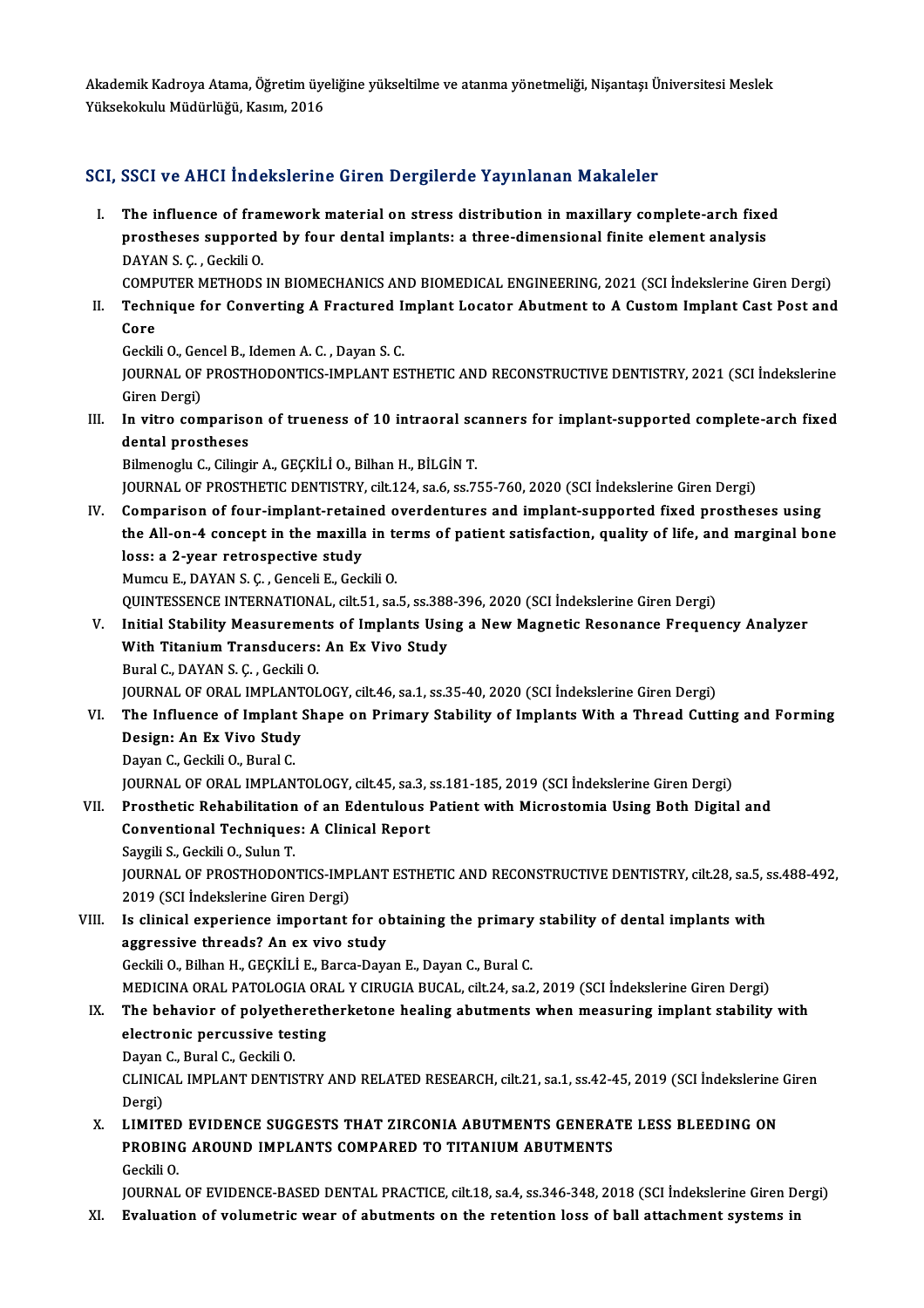|        | implant-retained overdentures: An in vitro study                                                                   |
|--------|--------------------------------------------------------------------------------------------------------------------|
|        | Yabul A., Dayan C., Geckili O., Bilhan H., TUNCER N.                                                               |
|        | CLINICAL IMPLANT DENTISTRY AND RELATED RESEARCH, cilt.20, sa.5, ss.778-784, 2018 (SCI Indekslerine Giren<br>Dergi) |
| XII.   | Clinical Comparison of Screw-Retained and Screwless Morse Taper Implant-Abutment Connections:                      |
|        |                                                                                                                    |
|        | <b>One-Year Postloading Results</b>                                                                                |
|        | Geckili E., Geckili O., Bilhan H., Kutay O., Bilgin T.                                                             |
|        | INTERNATIONAL JOURNAL OF ORAL & MAXILLOFACIAL IMPLANTS, cilt.32, sa.5, ss.1123-1131, 2017 (SCI                     |
|        | İndekslerine Giren Dergi)                                                                                          |
| XIII.  | Influence of the Localization of Frontal Bone Defects on Primary Stability Values of 2 Different                   |
|        | Implant Designs: An In Vitro Study                                                                                 |
|        | Mercan U., Bilhan H., Meral D. G., Kazokoglu S., Aykol-Sahin G., Geckili O.                                        |
|        | IMPLANT DENTISTRY, cilt.26, sa.1, ss.87-94, 2017 (SCI İndekslerine Giren Dergi)                                    |
| XIV.   | Determination of the Optimum Torque to Tighten the Smartpegs of Magnetic Resonance Frequency                       |
|        | Analyses Devices: An Ex Vivo Study                                                                                 |
|        | Geckili O., Cilingir A., Bural C., Bilmenoglu C., Bilhan H.                                                        |
|        | JOURNAL OF ORAL IMPLANTOLOGY, cilt.41, sa.6, 2015 (SCI İndekslerine Giren Dergi)                                   |
| XV.    | The Evaluation of the Reliability of Periotest for Implant Stability Measurements: An In Vitro Study               |
|        | Bilhan H., Cilingir A., Bural C., Bilmenoglu C., Sakar O., Geckili O.                                              |
|        | JOURNAL OF ORAL IMPLANTOLOGY, cilt.41, sa.4, 2015 (SCI Indekslerine Giren Dergi)                                   |
| XVI.   | The Influence of Momentary Retention Forces on Patient Satisfaction and Quality of Life of Two-                    |
|        | <b>Implant-Retained Mandibular Overdenture Wearers</b>                                                             |
|        | Geckili O., Cilingir A., Erdogan O., Kesoglu A. C., Bilmenoglu C., Ozdiler A., Bilhan H.                           |
|        | INTERNATIONAL JOURNAL OF ORAL & MAXILLOFACIAL IMPLANTS, cilt.30, sa.2, ss.397-402, 2015 (SCI                       |
|        | İndekslerine Giren Dergi)                                                                                          |
| XVII.  | The Influence of Interimplant Distance in Mandibular Overdentures Supported by Two Implants on                     |
|        | Patient Satisfaction and Quality of Life                                                                           |
|        | Geckili O., Cilingir A., Erdogan O., Kesoglu A. C., Bilmenoglu C., Ozdiler A., Bilhan H.                           |
|        | INTERNATIONAL JOURNAL OF PROSTHODONTICS, cilt.28, sa.1, ss.19-21, 2015 (SCI Indekslerine Giren Dergi)              |
| XVIII. | In vitro comparison of the retentive properties of ball and locator attachments for implant                        |
|        | overdentures.                                                                                                      |
|        | TURK P. E., Geckili O., TURK Y., GUNAY V., Bilgin T.                                                               |
|        | The International journal of oral & maxillofacial implants, cilt.29, sa.5, ss.1106-13, 2014 (SCI Expanded          |
|        | İndekslerine Giren Dergi)                                                                                          |
| XIX.   | Mandibular 2-Implant Overdentures Improve Oral Health-related Quality of Life More Than                            |
|        | Conventional Dentures, But There Are Cultural Differences                                                          |
|        | Geckili O.                                                                                                         |
|        | JOURNAL OF EVIDENCE-BASED DENTAL PRACTICE, cilt.14, sa.3, ss.133-135, 2014 (SCI Indekslerine Giren Dergi)          |
| XX.    | Evaluation of Possible Prognostic Factors for the Success, Survival, and Failure of Dental Implants                |
|        | Geckili O., Bilhan H., Geckili E., Cilingir A., Mumcu E., Bural C.                                                 |
|        | IMPLANT DENTISTRY, cilt.23, sa.1, ss.44-50, 2014 (SCI Indekslerine Giren Dergi)                                    |
| XXI.   | In vitro comparison of two different materials for the repair of urethan dimethacrylate denture                    |
|        | bases                                                                                                              |
|        | Cilingir A., Bilhan H., Geckili O., Sulun T., Bozdag E., Sünbüloğlu E.                                             |
|        | JOURNAL OF ADVANCED PROSTHODONTICS, cilt.5, ss.396-401, 2013 (SCI İndekslerine Giren Dergi)                        |
| XXII.  | The influence of steam cleaning procedures on the surface roughness of commonly used type III                      |
|        | dental stone for the fabrication of removable dentures.                                                            |
|        | CILINGIR A. A., GECKILI O., PARLAR Z. B., Gencel B. İ., BOZDAG E., TEMIZ V.                                        |
|        | Gerodontology, cilt.30, ss.171-5, 2013 (SCI İndekslerine Giren Dergi)                                              |
| XXIII. | Assessment of demographic and clinical data related to dental implants in a group of Turkish                       |
|        | patients treated at a university clinic                                                                            |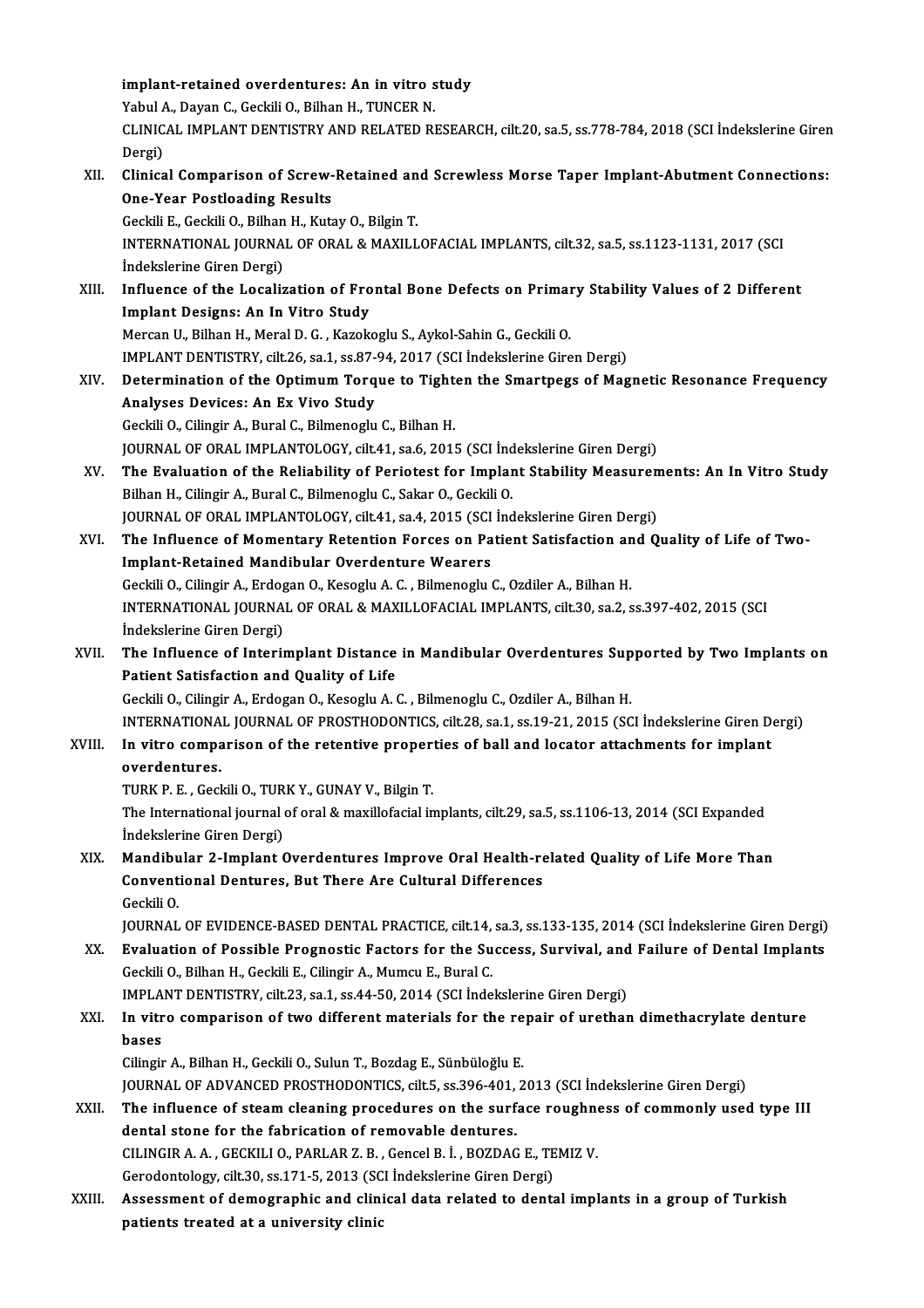Bural C., Bilhan H., Cilingir A., Geckili O.

Bural C., Bilhan H., Cilingir A., Geckili O.<br>JOURNAL OF ADVANCED PROSTHODONTICS, cilt.5, sa.3, ss.351-358, 2013 (SCI İndekslerine Giren Dergi)<br>Padiographia Evaluation of Narrow Diamatar Implanta Aftar E Yoare of Clinical E

Bural C., Bilhan H., Cilingir A., Geckili O.<br>JOURNAL OF ADVANCED PROSTHODONTICS, cilt.5, sa.3, ss.351-358, 2013 (SCI İndekslerine Giren Dergi)<br>XXIV. Radiographic Evaluation of Narrow-Diameter Implants After 5 Years of Clin JOURNAL OF ADVANCE<br>Radiographic Evalua<br>Retrospective Study<br>Ceckij O. Munneu E. Bi Radiographic Evaluation of Narrow-Diameter Implants After 5 Years of Clinical Function: A<br>Retrospective Study<br>Geckili O., Munncu E., Bilhan H. JOURNALOFORAL IMPLANTOLOGY, cilt.39, ss.273-279,2013 (SCI İndekslerineGirenDergi) Geckili O., Munncu E., Bilhan H.<br>JOURNAL OF ORAL IMPLANTOLOGY, cilt.39, ss.273-279, 2013 (SCI Indekslerine Giren Dergi)<br>XXV. Evaluation of satisfaction and complications in patients with existing complete dentures<br>Pilhan H JOURNAL OF ORAL IMPLANTOLOGY, cilt.39, ss.2<br>**Evaluation of satisfaction and complicatio**<br>Bilhan H., Geckili O., Ergin S., Erdogan O., Ates G.<br>JOURNAL OF ORAL SCIENCE, silt 55, so.1, ss.29, 3 Evaluation of satisfaction and complications in patients with existing complet<br>Bilhan H., Geckili O., Ergin S., Erdogan O., Ates G.<br>JOURNAL OF ORAL SCIENCE, cilt.55, sa.1, ss.29-37, 2013 (SCI İndekslerine Giren Dergi)<br>Eden Bilhan H., Geckili O., Ergin S., Erdogan O., Ates G.<br>JOURNAL OF ORAL SCIENCE, cilt.55, sa.1, ss.29-37, 2013 (SCI İndekslerine Giren Dergi)<br>XXVI. Bdentulous Maxillary Arch Fixed Implant Rehabilitation Using a Hybrid Prosthe JOURNAL OF ORAL SCIENCE, cilt.55, s<br>Edentulous Maxillary Arch Fixed<br>Ceramic-Composite: Case Report<br>Ceckili O. Bilban H. Cevlan C. Cilingin Edentulous Maxillary Arch Fixed In<br>Ceramic-Composite: Case Report<br>Geckili O., Bilhan H., Ceylan G., Cilingir A.<br>JOUPNAL OF OPAL JMPLANTOLOCY silt Ceramic-Composite: Case Report<br>Geckili O., Bilhan H., Ceylan G., Cilingir A.<br>JOURNAL OF ORAL IMPLANTOLOGY, cilt.39, sa.1, ss.115-120, 2013 (SCI İndekslerine Giren Dergi) Geckili O., Bilhan H., Ceylan G., Cilingir A.<br>JOURNAL OF ORAL IMPLANTOLOGY, cilt.39, sa.1, ss.115-120, 2013 (SCI İndekslerine Giren Dergi)<br>XXVII. Precision of Implant Placement With Stereolithographic Templates: A Pilot In Bilhan H., Arat S., Mumcu E., Geckili O., Sakar O. Precision of Implant Placement With Stereolithographic Templates: A Pilot In Vitro Stu<br>Bilhan H., Arat S., Mumcu E., Geckili O., Sakar O.<br>JOURNAL OF ORAL IMPLANTOLOGY, cilt.38, sa.5, ss.569-574, 2012 (SCI İndekslerine Gire Bilhan H., Arat S., Mumcu E., Geckili O., Sakar O.<br>JOURNAL OF ORAL IMPLANTOLOGY, cilt.38, sa.5, ss.569-574, 2012 (SCI İndekslerine Giren Dergi)<br>XXVIII. "A comparative in-vitro evaluation of two different devices detecting JOURNAL OF ORAL IMPLANTOLOGY, cilt.38, sa.5, ss.569-574, 2012 (SCI Indekslerine Giren Dergi)<br>"A comparative in-vitro evaluation of two different devices detecting the stability of o<br>implants"<br>GECKILI O., BILHAN H., CILINGI "A comparative in-vitro evaluation of two different dev<br>implants"<br>GEÇKİLİ O., BİLHAN H., ÇİLİNGİR A.A., Mumcu E., BURAL H. C.<br>JOUPNAL OE PERJODONTAL PESEARCH silt 47, 82 4, 82 508 51 implants"<br>GEÇKİLİ O., BİLHAN H., ÇİLİNGİR A. A. , Mumcu E., BURAL H. C.<br>JOURNAL OF PERIODONTAL RESEARCH, cilt.47, sa.4, ss.508-513, 2012 (SCI İndekslerine Giren Dergi)<br>The influence of implant number and attachment tune en GEÇKİLİ O., BİLHAN H., ÇİLİNGİR A. A. , Mumcu E., BURAL H. C.<br>JOURNAL OF PERIODONTAL RESEARCH, cilt.47, sa.4, ss.508-513, 2012 (SCI İndekslerine Giren Dergi)<br>XXIX. The influence of implant number and attachment type on max JOURNAL OF PERIODONTAL RESEARCH, of<br>The influence of implant number and<br>overdentures: a retrospective study<br>Pilhan H. Cockili O. Mumeu E. Cilingir A The influence of implant number and attachment type on maximum bite force of mandibular overdentures: a retrospective study<br>Bilhan H., Geckili O., Mumcu E., Cilingir A., Bozdağ S. E. overdentures: a retrospective study<br>Bilhan H., Geckili O., Mumcu E., Cilingir A., Bozdağ S. E.<br>GERODONTOLOGY, cilt.29, sa.2, 2012 (SCI İndekslerine Giren Dergi)<br>The effect of attachment tune and implant number en satisfs Bilhan H., Geckili O., Mumcu E., Cilingir A., Bozdağ S. E.<br>GERODONTOLOGY, cilt.29, sa.2, 2012 (SCI İndekslerine Giren Dergi)<br>XXX. The effect of attachment type and implant number on satisfaction and quality of life of mand GERODONTOLOGY, cilt.29, sa.2, 2012 (SCI İnd<br>The effect of attachment type and implant-retained overdenture wearers<br>Mumay E. Bilban H. Cockili O The effect of attachment ty<br>implant-retained overdent<br>Mumcu E., Bilhan H., Geckili O.<br>CERODONTOLOCY silt 29, se 3 implant-retained overdenture wearers<br>Mumcu E., Bilhan H., Geckili O.<br>GERODONTOLOGY, cilt.29, sa.2, 2012 (SCI İndekslerine Giren Dergi) Mumcu E., Bilhan H., Geckili O.<br>GERODONTOLOGY, cilt.29, sa.2, 2012 (SCI İndekslerine Giren Dergi)<br>XXXI. "The Influence of Implant Number and Attachment Type on Bite Forces of Mandibular Overdentures:<br>A Betrespective Study" GERODONTOLOGY, cilt.29,<br>"The Influence of Impla<br>A Retrospective Study"<br>PULHAN H. GECKULO, My "The Influence of Implant Number and Attachment Ty<br>A Retrospective Study"<br>BİLHAN H., GEÇKİLİ O., Mumcu E., ÇİLİNGİR A. A. , Bozdağ E.<br>GERODONTOLOCY, silt 29, 82, 2,2012 (SCL Europdad İndelal A Retrospective Study"<br>BİLHAN H., GEÇKİLİ O., Mumcu E., ÇİLİNGİR A. A. , Bozdağ E.<br>GERODONTOLOGY, cilt.29, sa.2, 2012 (SCI Expanded İndekslerine Giren Dergi)<br>The Influence of Movimum Bite Force en Petient Setisfection and BİLHAN H., GEÇKİLİ O., Mumcu E., ÇİLİNGİR A. A. , Bozdağ E.<br>GERODONTOLOGY, cilt.29, sa.2, 2012 (SCI Expanded İndekslerine Giren Dergi)<br>XXXII. The Influence of Maximum Bite Force on Patient Satisfaction and Quality of L GERODONTOLOGY, cilt.29, sa.2, 2012 (S<br>The Influence of Maximum Bite Fo<br>Mandibular Implant Overdentures Geckili O., Bilhan H., Mumcu E., Tuncer N. JOURNAL OF ORAL IMPLANTOLOGY, cilt.38, sa.3, ss.271-277, 2012 (SCI İndekslerine Giren Dergi) XXXIII. The Effect of Maximum Bite Force, Implant Number, and Attachment Type on Marginal Bone Loss JOURNAL OF ORAL IMPLANTOLOGY, cilt.38, sa.3, ss.271-277, 2012 (SCI İndekslerine Giren<br>The Effect of Maximum Bite Force, Implant Number, and Attachment Type on M<br>around Implants Supporting Mandibular Overdentures: A Retrosp The Effect of Maximum Bit<br>around Implants Supportin<br>Geckili O., Mumcu E., Bilhan H.<br>CLINICAL IMPLANT DENTISTI around Implants Supporting Mandibular Overdentures: A Retrospective Study<br>Geckili O., Mumcu E., Bilhan H.<br>CLINICAL IMPLANT DENTISTRY AND RELATED RESEARCH, cilt.14, 2012 (SCI İndekslerine Giren Dergi)<br>The influence of steam Geckili O., Mumcu E., Bilhan H.<br>CLINICAL IMPLANT DENTISTRY AND RELATED RESEARCH, cilt.14, 2012 (SCI İndekslerine Giren Dergi)<br>XXXIV. The influence of steam cleaning procedures on the surface roughness of commonly used type CLINICAL IMPLANT DENTISTRY AND RELATED RESEARCH, cilt<br>The influence of steam cleaning procedures on the surfacental stone for the fabrication of removable dentures.<br>CU iNCIP A A. CECKU LO Perlar 7, CENCEL B. L. Perdağ E. T The influence of steam cleaning procedures on the surface roudental stone for the fabrication of removable dentures.<br>CILINGIR A. A., GECKILI O., Parlar Z., GENCEL B. İ., Bozdağ E., Temiz V.<br>CERODONTOLOCY silt 8, 88,1, E. 2 dental stone for the fabrication of removable dentures.<br>CiliNGiR A. A. , GECKILI O., Parlar Z., GENCEL B. I. , Bozdağ E., Temiz V.<br>GERODONTOLOGY, cilt.8, ss.1-5, 2012 (SCI Expanded Indekslerine Giren Dergi)<br>Complication ra CILINGIR A. A. , GECKILI O., Parlar Z., GENCEL B. I. , Bozdağ E., Temiz V.<br>GERODONTOLOGY, cilt.8, ss.1-5, 2012 (SCI Expanded Indekslerine Giren Dergi)<br>XXXV. Complication rates and patient satisfaction with removable dentur GERODONTOLOGY, cilt.8, ss.1-5, 2012 (SCI Expanded Ind<br>Complication rates and patient satisfaction with re<br>Bilhan H., Erdogan O., Ergin S., Celik M., Ates G., Geckili O.<br>JOUPMAL OF ADVANCED PROSTHODONTICS silt 4, ss.2, 4 Complication rates and patient satisfaction with removable dentures<br>Bilhan H., Erdogan O., Ergin S., Celik M., Ates G., Geckili O.<br>JOURNAL OF ADVANCED PROSTHODONTICS, cilt.4, sa.2, ss.109-115, 2012 (SCI İndekslerine Giren

## Bilhan H., Erdogan O., Ergin S., Celik M., Ates G., Geckili O.<br>JOURNAL OF ADVANCED PROSTHODONTICS, cilt.4, sa.2, ss.109-115, 2012 (SCI İndekslerine Giren Dergi)<br>XXXVI. Maintenance Requirements Associated With Mandibular Im **JOURNAL OF ADVANCE<br>Maintenance Require<br>First Year of Service**<br>Bilban H. Cockili O. Mur Maintenance Requirements Associated<br>First Year of Service<br>Bilhan H., Geckili O., Mumcu E., Bilmenoglu C.<br>JOUPNAL OF OPAL JMPLANTOLOCY sit 27 4

First Year of Service<br>Bilhan H., Geckili O., Mumcu E., Bilmenoglu C.<br>JOURNAL OF ORAL IMPLANTOLOGY, cilt.37, sa.6, ss.697-704, 2011 (SCI İndekslerine Giren Dergi)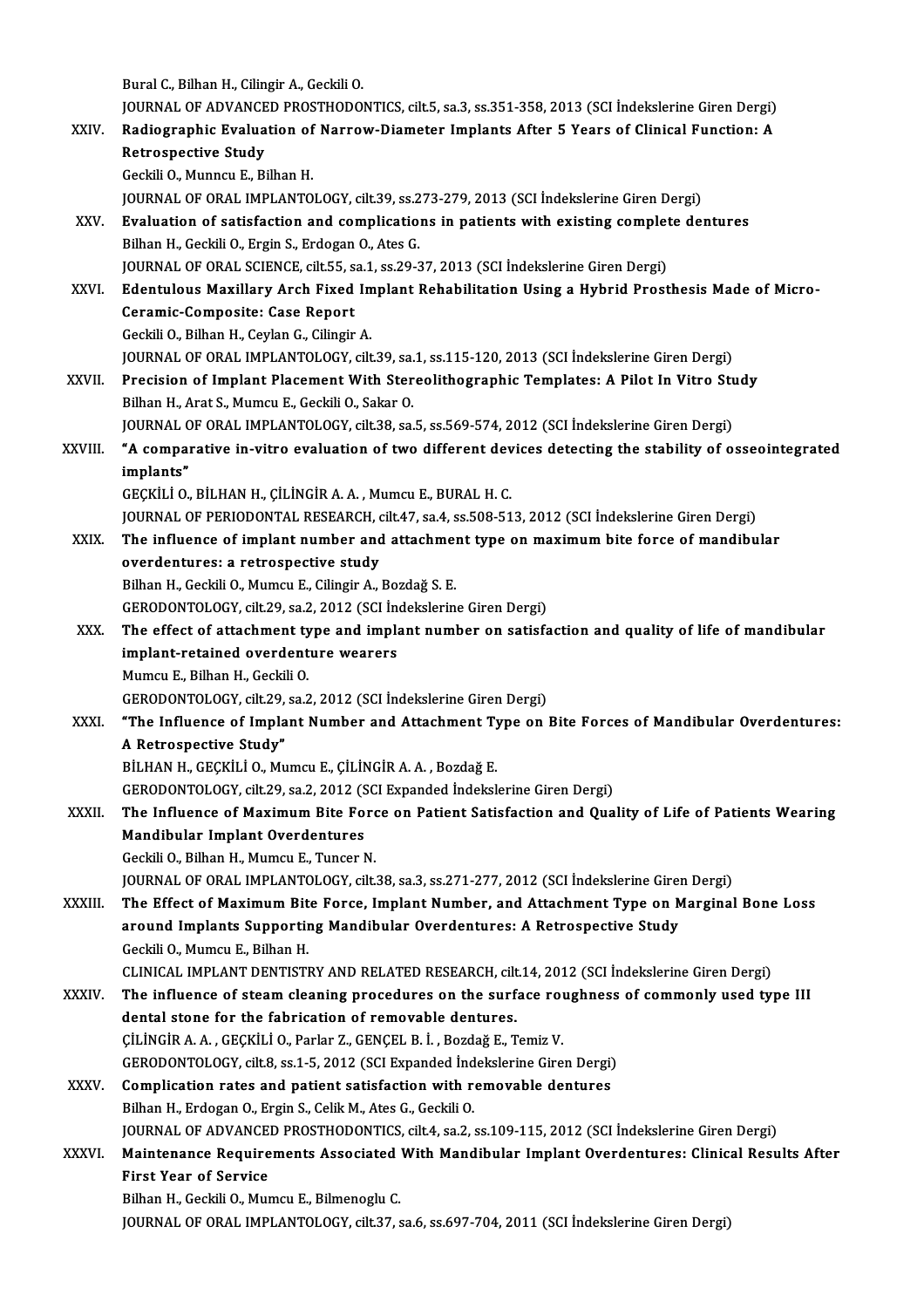| XXXVII.       | The use of definitive implant abutments for the fabrication of provisional crowns: a case series                                                                                                           |
|---------------|------------------------------------------------------------------------------------------------------------------------------------------------------------------------------------------------------------|
|               | Bilhan H., Geckili O., Mumcu E.                                                                                                                                                                            |
|               | JOURNAL OF PERIODONTAL AND IMPLANT SCIENCE, cilt.41, ss.248-252, 2011 (SCI İndekslerine Giren Dergi)                                                                                                       |
| XXXVIII.      | Clinical and radiographic evaluation of three-implant-retained mandibular overdentures: 3-year<br>retrospective study                                                                                      |
|               | Geckili O., Bilhan H., Mumcu E.                                                                                                                                                                            |
|               | QUINTESSENCE INTERNATIONAL, cilt.42, sa.9, ss.721-728, 2011 (SCI İndekslerine Giren Dergi)                                                                                                                 |
| XXXIX.        | Multidisciplinary Management of Limited Interocclusal Space: A Clinical Report                                                                                                                             |
|               | Geckili O., Sakar O., Yurdakuloğlu T., Firatli S., Bilhan H., Katiboglu B.                                                                                                                                 |
|               | JOURNAL OF PROSTHODONTICS-IMPLANT ESTHETIC AND RECONSTRUCTIVE DENTISTRY, cilt.20, sa.4, ss.329-332,<br>2011 (SCI İndekslerine Giren Dergi)                                                                 |
| XL.           | Multidisciplinary management of limited interocclusal space: a clinical report.                                                                                                                            |
|               | KATIBOĞLU A.B., BİLHAN H., GEÇKİLİ O.                                                                                                                                                                      |
|               | Journal of prosthodontics, cilt.20, sa.4, ss.329-332, 2011 (SCI Expanded İndekslerine Giren Dergi)                                                                                                         |
| XLI.          | Oral Rehabilitation Following Removal of a Rhabdomyosarcoma and Subsequent Microstomia: A                                                                                                                  |
|               | <b>Case Report</b>                                                                                                                                                                                         |
|               | Bilhan H., Geckili O., Atalay B., Arat S.                                                                                                                                                                  |
|               | JOURNAL OF ORAL IMPLANTOLOGY, cilt.37, sa.3, ss.353-360, 2011 (SCI Indekslerine Giren Dergi)                                                                                                               |
| XLII.         | The Evaluation of the Success of Immediately Placed Single Implants: A Retrospective Clinical Study<br>Bilhan H., Mumcu E., Geckili O., Atalay B.                                                          |
|               | IMPLANT DENTISTRY, cilt.20, sa.3, ss.215-225, 2011 (SCI İndekslerine Giren Dergi)                                                                                                                          |
| XLIII.        | Three-Year Radiologic Follow-up of Marginal Bone Loss Around Titanium Dioxide Grit-Blasted                                                                                                                 |
|               | Dental Implants With and Without Fluoride Treatment                                                                                                                                                        |
|               | GEÇKİLİ O., BİLHAN H., mumcu e., BİLGİN T.                                                                                                                                                                 |
|               | INTERNATIONAL JOURNAL OF ORAL & MAXILLOFACIAL IMPLANTS, cilt.26, sa.2, ss.319-324, 2011 (SCI                                                                                                               |
|               | İndekslerine Giren Dergi)                                                                                                                                                                                  |
| XLIV.         | "A Quality of Life Comparison Self-Aligning and Ball Attachment Systems for 2-implant Retained                                                                                                             |
|               | Mandibular Overdentures".                                                                                                                                                                                  |
|               | BİLHAN H., GEÇKİLİ O., SÜLÜN T., BİLGİN T.                                                                                                                                                                 |
|               | JOURNAL OF ORAL IMPLANTOLOGY, cilt.37, ss.167-0, 2011 (SCI Expanded Indekslerine Giren Dergi)                                                                                                              |
| XLV.          | "Prosthetic Rehabilitation of a Patient Maxilla after Surgical Reconstruction of the Maxilla: A Clinical                                                                                                   |
|               | Report"                                                                                                                                                                                                    |
|               | BİLHAN H., BURAL H. C., GEÇKİLİ O., Sönmez E., Güven E.                                                                                                                                                    |
| XLVI.         | Journal Of Prosthodontics, cilt.20, sa.1, ss.24-0, 2011 (SCI Expanded Indekslerine Giren Dergi)<br>Prosthetic rehabilitation of a patient after surgical reconstruction of the maxilla: a clinical report. |
|               | BİLHAN H., GEÇKİLİ O., BURAL H. C., Sönmez E., GÜVEN E.                                                                                                                                                    |
|               | Journal of Prosthodontics, cilt.20, sa.1, ss.74-78, 2011 (SCI Expanded Indekslerine Giren Dergi)                                                                                                           |
| XLVII.        | Prosthetic Rehabilitation of a Patient after Surgical Reconstruction of the Maxilla: A Clinical Report                                                                                                     |
|               | Bilhan H., Geckili O., Bural C., Sonmez E., Guven E.                                                                                                                                                       |
|               | JOURNAL OF PROSTHODONTICS-IMPLANT ESTHETIC AND RECONSTRUCTIVE DENTISTRY, cilt.20, sa.1, ss.74-78,                                                                                                          |
|               | 2011 (SCI İndekslerine Giren Dergi)                                                                                                                                                                        |
| <b>XLVIII</b> | "Three-Year Radiologic Follow-Up Of Marginal Bone Loss Around Titanium Dioxide Grit-Blasted                                                                                                                |
|               | Dental Implants With And Without Fluoride Treatment"                                                                                                                                                       |
|               | GEÇKİLİ O., BİLHAN H., Mumcu E., BİLGİN T.                                                                                                                                                                 |
|               | INTERNATIONAL JOURNAL OF ORAL & MAXILLOFACIAL IMPLANTS, cilt.26, ss.319-324, 2011 (SCI Expanded                                                                                                            |
|               | İndekslerine Giren Dergi)                                                                                                                                                                                  |
| XLIX.         | A 24-week prospective study comparing the stability of titanium dioxide grit-blasted dental implants<br>with and without fluoride treatment                                                                |
|               | GEÇKİLİ O., BİLHAN H., mumcu e., BİLGİN T.                                                                                                                                                                 |
|               | INTERNATIONAL JOURNAL OF ORAL & MAXILLOFACIAL IMPLANTS, cilt.24, sa.4, ss.684-688, 2009 (SCI                                                                                                               |
|               | İndekslerine Giren Dergi)                                                                                                                                                                                  |
|               |                                                                                                                                                                                                            |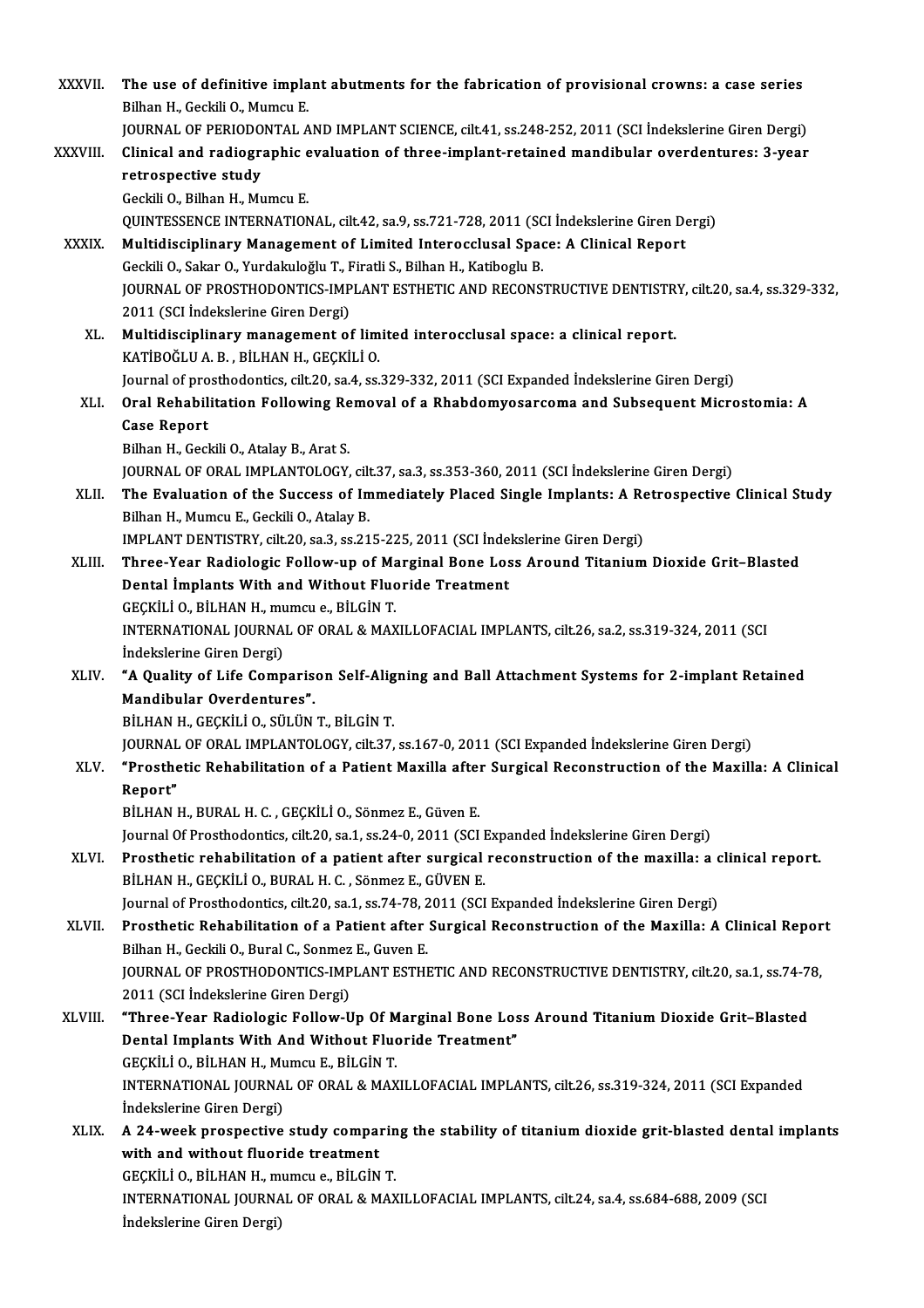L. A 24-Week Prospective Study Comparing the Stability of Titanium Dioxide Grit-Blasted Dental<br>Implants With and Without Eluonide Treatment A 24-Week Prospective Study Comparing the St.<br>Implants With and Without Fluoride Treatment A 24-Week Prospective S<br>Implants With and Witho<br>Geckili O., Bilhan H., Bilgin T.<br>INTERNATIONAL JOURNAL Implants With and Without Fluoride Treatment<br>Geckili O., Bilhan H., Bilgin T.<br>INTERNATIONAL JOURNAL OF ORAL & MAXILLOFACIAL IMPLANTS, cilt.24, sa.4, ss.684-688, 2009 (SCI<br>Indekslerine Giren Dergi) Geckili O., Bilhan H., Bilgin T. INTERNATIONAL JOURNAL OF ORAL & MAXILLOFACIAL IMPLANTS, cilt.24, sa.4, ss.684-688, 2009 (SCI<br>Indekslerine Giren Dergi)<br>LI. "A 24-week prospective study comparing the stability of titanium dioxide grit-blasted dental<br>implan indekslerine Giren Dergi)<br>"A 24-week prospective study comparing the s<br>implants with and without fluoride treatment"<br>CECKULLO PULHAN H PUCINT implants with and without fluoride treatment"<br>GEÇKİLİ O., BİLHAN H., BİLGİN T. implants with and without fluoride treatment"<br>GEÇKİLİ O., BİLHAN H., BİLGİN T.<br>INTERNATIONAL JOURNAL OF ORAL & MAXILLOFACIAL IMPLANTS, cilt.24, ss.684-688, 2009 (SCI İndekslerine<br>Ciron Dergi) GEÇKİLİ O., B<br>INTERNATIO<br>Giren Dergi)<br>Locator Attı INTERNATIONAL JOURNAL OF ORAL & MAXILLOFACIAL IMPLANTS, cilt.24, ss.684-688, 2009 (SCI İndekslaments as an Alternative to Ball Attachments in 2-Implant Retained Mandibular<br>Cuerdentures Giren Dergi)<br>Locator Attacl<br>Overdentures<br>CECVULO PUL Locator Attachments as an Al<br>Overdentures<br>GEÇKİLİ O., BİLHAN H., BİLGİN T.<br>IQUPNAL OE THE CANADIAN DEL Overdentures<br>GEÇKİLİ O., BİLHAN H., BİLGİN T.<br>JOURNAL OF THE CANADIAN DENTAL ASSOCIATION, cilt.73, sa.8, ss.679-682, 2007 (SCI Expanded İndekslerine

GEÇKİLİ O., B<br>JOURNAL OF<br>Giren Dergi)<br>"Locator At JOURNAL OF THE CANADIAN DENTAL ASSOCIATION, cilt.73, sa.8, ss.679-682, 2007 (SCI Expanded İndeksle<br>Giren Dergi)<br>LIII. "Locator Attachments as an Alternative to Ball Attachments in 2-Implant Retained Mandibular<br>Overdenturee

# **Giren Dergi)<br>"Locator Attacl<br>Overdentures"**<br>CECVILLO P<sup>it U</sup> "Locator Attachments as an A<br>Overdentures"<br>GEÇKİLİ O., BİLHAN H., BİLGİN T.<br>JOUPMAL OE THE CANADIAN DEL

Overdentures"<br>GEÇKİLİ O., BİLHAN H., BİLGİN T.<br>JOURNAL OF THE CANADIAN DENTAL ASSOCIATION, cilt.73, ss.679-682, 2007 (SCI Expanded İndekslerine Giren GEÇKİL<br>JOURN<br>Dergi)<br>Impre JOURNAL OF THE CANADIAN DENTAL ASSOCIATION, cilt.73, ss.679-682, 2007 (SCI Expanded Indekslerine Gire<br>Dergi)<br>LIV. Impression procedures and construction of a sectional denture for a patient with microstomia: a<br>clinical rep

# Dergi)<br>Impression pre<br>clinical report<br>cliciti i o citit Impression procedures and cons<br>clinical report<br>GEÇKİLİ O., ÇİLİNGİR A. A. , BİLGİN T.<br>The Journal of prostbatis dentistry, si

clinical report<br>GEÇKİLİ O., ÇİLİNGİR A. A. , BİLGİN T.<br>The Journal of prosthetic dentistry, cilt.96, sa.6, ss.387-390, 2006 (SCI İndekslerine Giren Dergi)

## Diğer Dergilerde Yayınlanan Makaleler

Iger Dergilerde Yayınlanan Makaleler<br>I. Reliability and validity of the Turkish version of oral health impact profile for edentulous subjects<br>Runal G. Ceakili O. Erdegan O. Bektes Kayban K. DAVAN S. G Bural C., Geckili O., Erdogan O., Bektas-Kayhan K., DAYAN S. Ç. Reliability and validity of the Turkish version of oral health impact profile for<br>Bural C., Geckili O., Erdogan O., Bektas-Kayhan K., DAYAN S. Ç.<br>EUROPEAN ORAL RESEARCH, cilt.55, sa.2, ss.67-73, 2021 (ESCI İndekslerine Gir EUROPEAN ORAL RESEARCH, cilt.55, sa.2, ss.67-73, 2021 (ESCI İndekslerine Giren Dergi)

II. İmplantların Yerleşim Hataları Primer Stabilite Ölçümü ile Saptanabilir mi?<br>Bilmenoğlu Ç., Ateş G., İdemen A. C., Geçkili O., Çilingir A. A., Bural Alan H. C., Bilhan H. B. Türkiye Klinikleri Diş Hekimliği Bilimleri Dergisi, cilt.27, sa.1, ss.1-5, 2021 (Diğer Kurumların Hakemli Dergileri) Bilmenoğlu Ç., Ateş G., İdemen A. C. , Geçkili O., Çilingir A. A. , Bural Alan H. C. , Bilhan H. B.<br>Türkiye Klinikleri Diş Hekimliği Bilimleri Dergisi, cilt.27, sa.1, ss.1-5, 2021 (Diğer Kurumların Hakemli Dergil<br>III. Eval

Türkiye Klinikleri Diş Hekimliği Bil<br>Evaluation of two interforamin<br>distribution: an in vitro study<br><sup>Bilban S.A.</sup> Ceskili O. Gilingir A. B Evaluation of two interforaminal implants and im<br>distribution: an in vitro study<br>Bilhan S.A., Geckili O., Cilingir A., Bozdağ S.E., Bilhan H.<br>JOUPMAL OF THE KOREAN ASSOCIATION OF ORAL AND distribution: an in vitro study<br>Bilhan S. A. , Geckili O., Cilingir A., Bozdağ S. E. , Bilhan H.<br>JOURNAL OF THE KOREAN ASSOCIATION OF ORAL AND MAXILLOFACIAL SURGEONS, cilt.45, sa.4, ss.199-206,

2019 (ESCI İndekslerine Giren Dergi)

## IV. Onkoloji hastalarında protetik yaklaşım Uğurgelen F. Ş., Çelik M., Bağrıvatan G. N., GEÇKİLİ O., BAYRAKTAR B. G. Onkoloji hastalarında protetik yaklaşım<br>Uğurgelen F. Ş. , Çelik M., Bağrıvatan G. N. , GEÇKİLİ O., BAYRAKTAR B. G.<br>Türk Dişhekimliği Dergisi, cilt.94, ss.118-125, 2016 (Diğer Kurumların Hakemli Dergileri)<br>Hihrit Brotogler Türk Dişhekimliği Dergis<br><mark>Hibrit Protezler</mark><br>BURAL H. C. , GEÇKİLİ O.<br>Türkiye Klinikleri Diş Hel

## V. Hibrit Protezler

Hibrit Protezler<br>BURAL H. C. , GEÇKİLİ O.<br>Türkiye Klinikleri Diş Hekimliği Bilimleri Dergisi Protetik Diş Tedavisi Özel Dergisi, cilt.1, ss.45-52, 2015 (Diğer BURAL H. C. , GEÇKİLİ O.<br>Türkiye Klinikleri Diş Hekimliği<br>Kurumların Hakemli Dergileri)<br>THE COMPARISON OE THE E Türkiye Klinikleri Diş Hekimliği Bilimleri Dergisi Protetik Diş Tedavisi Özel Dergisi, cilt.1, ss.45-52, 2015 (D<br>Kurumların Hakemli Dergileri)<br>VI. THE COMPARISON OF THE PRECISION OF DIFFERENT DENTAL RADIOGRAPHIC METHOD

Kurumların Hakemli Dergileri)<br>VI. THE COMPARISON OF THE PRECISION OF DIFFERENT DENTAL RADIOGRAPHIC METHODS IN<br>MANDIBULAR PERI-IMPLANTARY MEASUREMENTS: AN IN VITRO STUDY

Bilhan H., Geckili O., Bilhan S. A., Aycicek F., Albayrak B., Bozbulut P., Unalan F. JOURNAL OF ISTANBUL UNIVERSITY FACULTY OF DENTISTRY, cilt.49, ss.1-9, 2015 (ESCI İndekslerine Giren Dergi)

VII. Protetik diş tedavisinin hasta memnuniyeti ve yaşam kalitesine etkileri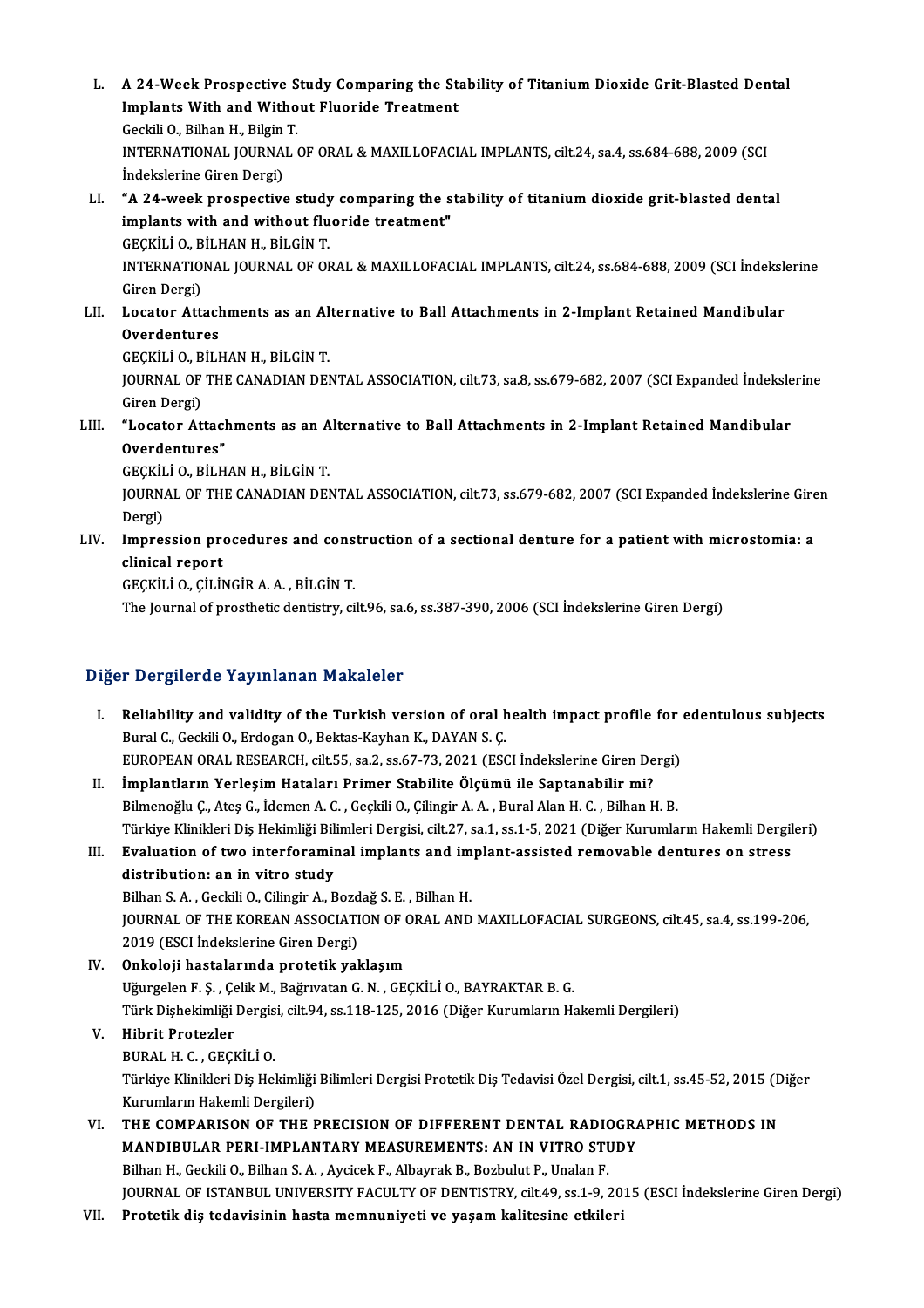AdıgüzelÜ.,BağrıvatanG.N. ,ÇelikM.,GEÇKİLİO.,BAYRAKTARB.G. Adıgüzel Ü., Bağrıvatan G. N. , Çelik M., GEÇKİLİ O., BAYRAKTAR B. G.<br>Dicle Üniversitesi Dişhekimliği Dergisi, cilt.15, ss.217-222, 2014 (Hakemli Üniversite Dergisi)<br>Titanium Hunorsaneitiyity: A. Hiddon Threat for Dantal I

- VIII. Titanium Hypersensitivity: A Hidden Threat for Dental Implant Patients?<br>BİLHAN H., BURAL H. C., GEÇKİLİ O. Dicle Üniversitesi Dişhekimliği Dergi:<br>Titanium Hypersensitivity: A Hid<br>BİLHAN H., BURAL H. C. , GEÇKİLİ O.<br>Nev Yerk State Dental Journal, silt 75 New York State Dental Journal, cilt.79, sa.4, ss.38-43, 2013 (Diğer Kurumların Hakemli Dergileri)
	- IX. Clinical evaluation of implants in patients with maxillofacial defects ATALAY B., BİLHAN H., GEÇKİLİ O., Bilmenoğlu Ç., MERİÇ U. World Journal of Stomatology, cilt.2, sa.3, ss.48-55, 2013 (Diğer Kurumların Hakemli Dergileri) ATALAY B., BİLHAN H., GEÇKİLİ O., Bilmenoğlu Ç., MERİÇ U.<br>World Journal of Stomatology, cilt.2, sa.3, ss.48-55, 2013 (Diğer Kurumların Hakemli Dergileri)<br>X. The Clinical Evaluation of Implants in patients with Maxillofacia
	- ATALAY B., BİLHAN H., GEÇKİLİ O., Bilmenoğlu Ç., Meriç U. The Clinical Evaluation of Implants in patients with Maxillofacial Defects: Preliminar<br>ATALAY B., BİLHAN H., GEÇKİLİ O., Bilmenoğlu Ç., Meriç U.<br>World Journal of Stomatology, cilt.2, sa.3, ss.48-55, 2013 (Diğer Kurumların World Journal of Stomatology, cilt.2, sa.3, ss.48-55, 2013 (Diğer Kurumların Hakemli Dergileri)
	- XI. "The Evaluation of Patient Satisfaction and Complications with Existing Complete Dentures"<br>BİLHAN H., GEÇKİLİ O., Ergin S., Erdoğan Ö., Ateş G. "The Evaluation of Patient Satisfaction and Complications with Existing Complete De<br>BİLHAN H., GEÇKİLİ O., Ergin S., Erdoğan Ö., Ateş G.<br>JOURNAL OF ORAL SCIENCE, cilt.55, sa.1, ss.29-37, 2013 (Diğer Kurumların Hakemli Derg
- XI . PARSİYEL DİŞSİZLİĞİN DENTAL İMPLANTLAR VE TELESKOP TUTUCULUPROTEZLER İLE TEDAVİSİ: JOURNAL OF ORAL SC<br>PARSIYEL DIŞSIZLIĞ<br>BİR OLGU SUNUMU<br>CECKU LO BURAL H PARSİYEL DİŞSİZLİĞİN DENTAL İMPLA<br>BİR OLGU SUNUMU<br>GEÇKİLİ O., BURAL H. C. , Sönmez E., Yıldız İ.<br>ATATÜPK ÜNIVERSİTESI DİS HEKİMI İĞİ EA BİR OLGU SUNUMU<br>GEÇKİLİ O., BURAL H. C. , Sönmez E., Yıldız İ.<br>ATATÜRK ÜNİVERSİTESİ DİŞ HEKİMLİĞİ FAKÜLTESİ DERGİSİ, cilt.22, sa.3, ss.298-305, 2012 (Hakemli Üniversite<br>Dergisi) GEÇKİLİ O., BURAL H. C., Sönmez E., Yıldız İ.

ATATÜRK ÜNİVERSİTESİ DİŞ HEKİMLİĞİ FAKÜLTESİ DERGİSİ, cilt.22, sa.3, ss.298-305, 2012 (Hakemli Üniversit<br>Dergisi)<br>XIII. Parsiyel dişsizliğin dental implantlar ve teleskop tutuculu protezler ile tedavisi: Bir Olgu Sunumu<br>CE

Dergisi)<br>Parsiyel dişsizliğin dental implantlar ve<br>GEÇKİLİ O., Sönmez E., BURAL H. C. , Yıldız İ.<br>ATATÜRK ÜNİVERSİTESİ DİS HERLIMI İĞİ FA Parsiyel dişsizliğin dental implantlar ve teleskop tutuculu protezler ile tedavisi: Bir Olgu Sunumu<br>GEÇKİLİ O., Sönmez E., BURAL H. C. , Yıldız İ.<br>ATATÜRK ÜNİVERSİTESİ DİŞ HEKİMLİĞİ FAKÜLTESİ DERGİSİ, cilt.22, sa.3, ss.298 GEÇKİLİ O., Sönmez E., BURAL H. C. , Yıldız İ.<br>ATATÜRK ÜNİVERSİTESİ DİŞ HEKİMLİĞİ FAKÜLTESİ DERGİSİ, cilt.22, sa.3, ss.298-305, 2012 (Hakemli Üniversite<br>Dergisi) ATATÜRK ÜNİVERSİTESİ DİŞ HEKİMLİĞİ FAKÜLTESİ DERGİSİ, cilt.22, sa.3, ss.298-305, 20<br>Dergisi)<br>XIV. PROTETİK DİŞ HEKİMLİĞİNDE SEROMER SİSTEMLERİN KULLANIM ALANLARI<br>Pirlor Yağlı Deripal H. G. GECKİLLO, Sönmaz E. PAYPAKTAR P.

## Dergisi)<br><mark>PROTETİK DİŞ HEKİMLİĞİNDE SEROMER SİSTEMLERİN KULL.</mark><br>Birler Yağlı D., BURAL H. C. , GEÇKİLİ O., Sönmez E., BAYRAKTAR B. G.<br>ATATÜRK ÜNİVERSİTESİ DİŞ HEKİMLİĞI FAKÜLTESI DERÇISI. silt E. s PROTETİK DİŞ HEKİMLİĞİNDE SEROMER SİSTEMLERİN KULLANIM ALANLARI<br>Birler Yağlı D., BURAL H. C. , GEÇKİLİ O., Sönmez E., BAYRAKTAR B. G.<br>ATATÜRK ÜNIVERSİTESİ DİŞ HEKİMLİĞİ FAKÜLTESİ DERGİSİ, cilt.5, ss.105-112, 2012 (Hakemli Birler Yağlı D., BURAL H. C. , GEÇKİLİ O., Sönmez E., BAYRAKTAR B. G.<br>ATATÜRK ÜNIVERSITESI DIŞ HEKIMLIĞI FAKÜLTESI DERGISI, cilt.5, ss.105-112, 2012 (Hakemli Üniversite Dergisi)<br>XV. Comparison of patient satisfaction, qual

ATATÜRK ÜNİVERSİTESİ DİŞ HEKİMLİĞİ FAKÜLTESİ DERGİSİ, cilt.5, ss.105-112, 2012 (Hakemli Üniversite Dergisi)<br>Comparison of patient satisfaction, quality of life, and bite force between elderly edentulous patients<br>wearing ma XV. Comparison of patient satisfaction, quality of life, and bite force between elderly edentulous patients<br>wearing mandibular two implant-supported overdentures and conventional complete dentures after<br>4 years

GEÇKİLİO.,BilhanH.,MumcuE.,DayanC.,YABULA.,TUNCERN.

Special Care in Dentistry, cilt.32, sa.4, ss.136-141, 2012 (ESCI İndekslerine Giren Dergi)

GEÇKİLİ O., Bilhan H., Mumcu E., Dayan C., YABUL A., TUNCER N.<br>Special Care in Dentistry, cilt.32, sa.4, ss.136-141, 2012 (ESCI İndekslerine Giren Dergi)<br>XVI. The influence of healing type on marginal bone levels of implan Special Care in Dentistry, cilt.32, sa.4, ss.136-141,<br>The influence of healing type on marginal b<br>overdentures: A randomized clinical study.<br>Mumau E, Bit HAN H, CECKU LO. The influence of healing type<br>overdentures: A randomized<br>Mumcu E., BİLHAN H., GEÇKİLİ O.<br>Indian Journal of Dantal Bessarsk overdentures: A randomized clinical study.<br>Mumcu E., BİLHAN H., GEÇKİLİ O.<br>Indian Journal of Dental Research, cilt.23, ss.514-518, 2012 (Diğer Kurumların Hakemli Dergileri)<br>How presise is dental volumetris temesranhy in th

Mumcu E., BİLHAN H., GEÇKİLİ 0.<br>Indian Journal of Dental Research, cilt.23, ss.514-518, 2012 (Diğer Kurumların Hakemli Der<br>XVII. How precise is dental volumetric tomography in the prediction of bone density?<br>Bilban H. Indian Journal of Dental Rese<br>How precise is dental vol<br>Bilhan H., Arat S., GEÇKİLİ O.<br>International Journal of Dent How precise is dental volumetric tomography in the prediction of bone density?<br>Bilhan H., Arat S., GEÇKİLİ O.<br>International Journal of Dentistry, 2012 (ESCI İndekslerine Giren Dergi)

- Bilhan H., Arat S., GEÇKİLİ O.<br>International Journal of Dentistry, 2012 (ESCI İndekslerine Giren Dergi)<br>XVIII. "Comparison of Mandibular Two Implant Overdenture and Conventional Complete Denture Wearing<br>Riderly Edentuleus International Journal of Dentistry, 2012 (ESCI İndekslerine Giren Dergi)<br>"Comparison of Mandibular Two Implant Overdenture and Conventional Complete Denture Wearir<br>Elderly Edentulous Patients in Terms of Patient Satisfacti Years of Clinical Function".<br>GECKILI O., BILHAN H., Mumcu E., TUNCER M. N., Dayan C., Yabul A. Elderly Edentulous Patients in Terms of Patient Satisfaction, Quality of Life and Bite Force after 4 Years of Clinical Function".<br>GEÇKİLİ O., BİLHAN H., Mumcu E., TUNÇER M. N. , Dayan Ç., Yabul A.<br>SPECIAL CARE IN DENTISTRY, cilt.32, ss.136-141, 2012 (Diğer Kurumların Hakemli Dergileri)<br>Pretetik Dis Hekimliğinde seremer si
	-

- XIX. Protetik Diş Hekimliğinde seromer sistemlerin kullanım alanları<br>birler vağlı d. BURAL H. C. GECKİLİ O. Sönmez E. BAYRAKTAR B. G. SPECIAL CARE IN DENTISTRY, cilt.32, ss.136-141, 2012 (Diğer Kurun<br>Protetik Diş Hekimliğinde seromer sistemlerin kullanım alanl<br>birler yağlı d., BURAL H. C. , GEÇKİLİ O., Sönmez E., BAYRAKTAR B. G.<br>ATATÜDE ÜNIVERSİTESI DİŞ Protetik Diş Hekimliğinde seromer sistemlerin kullanım alanları<br>birler yağlı d., BURAL H. C. , GEÇKİLİ O., Sönmez E., BAYRAKTAR B. G.<br>ATATÜRK ÜNİVERSİTESİ DİŞ HEKİMLİĞİ FAKÜLTESİ DERGİSİ, cilt.5, ss.105-112, 2012 (Hakemli birler yağlı d., BURAL H. C. , GEÇKİLİ O., Sönmez E., BAYRAKTAR B. G.<br>ATATÜRK ÜNİVERSİTESİ DİŞ HEKİMLİĞİ FAKÜLTESİ DERGİSİ, cilt.5, ss.105-112, 2012 (Hakemli Üniversite Der<br>Ilinik sonuslar."
- ATATÜRK ÜNİVER<br>**"İmplantüstü proxist**<br>klinik sonuçlar".<br>P<sup>il HAN H. PUPAL</sup> "İmplantüstü protezlerin tedavilerinde karşılaşılan cerrahi ve protetik komplikasyonlar: 24 aylık<br>klinik sonuçlar".<br>BİLHAN H., BURAL H. C. , ÇİLİNGİR A. A. , GEÇKİLİ O.

İstanbul Üniversitesi Diş Hekimliği Fakültesi Dergisi, cilt.46, sa.2, ss.40-0, 2012 (Hakemli Üniversite Dergisi)

XXI. İmplant destekli protezler, komplikasyonlar ve implant kayıpları: 24 aylık klinik sonuçlar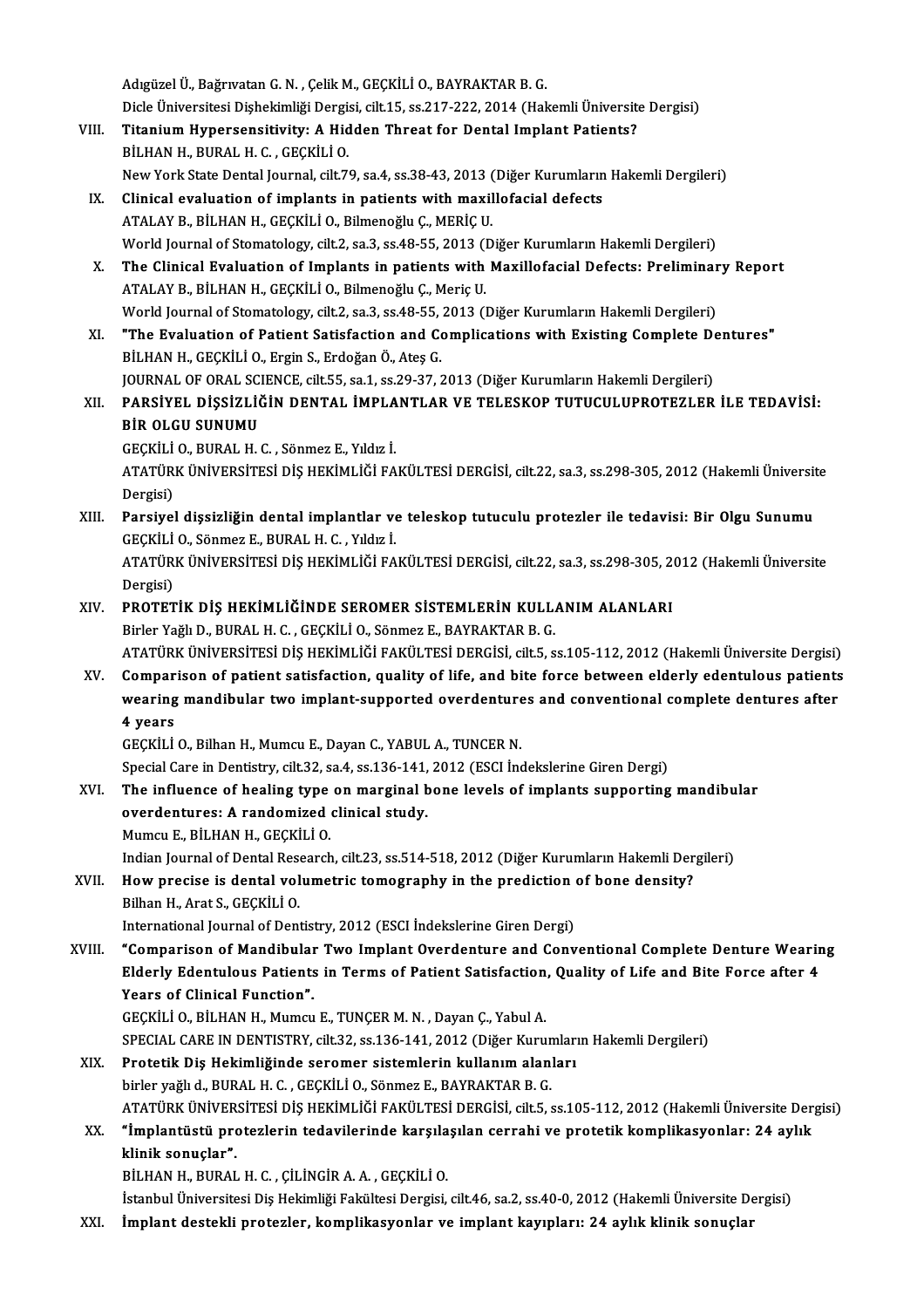Bilhan H., BURAL H. C., ÇİLİNGİR A. A., GEÇKİLİ O.

Bilhan H., BURAL H. C. , ÇİLİNGİR A. A. , GEÇKİLİ O.<br>İstanbul Üniversitesi Diş Hekimliği Fakültesi Dergisi, cilt.46, sa.2, ss.40-46, 2012 (Hakemli Üniversite Dergisi)<br>The effest of ures on the servesion behavior of differe Bilhan H., BURAL H. C. , ÇİLİNGİR A. A. , GEÇKİLİ O.<br>İstanbul Üniversitesi Diş Hekimliği Fakültesi Dergisi, cilt.46, sa.2, ss.40-46, 2012 (<br>XXII. The effect of urea on the corrosion behavior of different dental alloys<br> İstanbul Üniversitesi Diş Hekimliğ<br>The effect of urea on the corr<br>BİLGİN T., BİLHAN H., GEÇKİLİ O.<br>Indian Jeurnal of Dantal Bessansk The effect of urea on the corrosion behavior of different dental alloys<br>BİLGİN T., BİLHAN H., GEÇKİLİ O.<br>Indian Journal of Dental Research, ss.75-79, 2012 (Diğer Kurumların Hakemli Dergileri)<br>Tam protoz kullanan bastalarda BİLGİN T., BİLHAN H., GEÇKİLİ O.<br>Indian Journal of Dental Research, ss.75-79, 2012 (Diğer Kurumların Hakemli Dergileri)<br>XXIII. Tam protez kullanan hastalarda demografik faktörler, protez yaşı ve çiğneme kuvvetinin yaşa

- Indian Journal of Dental Research, ss.75-79, 2012 (Diğer Kurumları<br>Tam protez kullanan hastalarda demografik faktörler, prote<br>kalitesi ve hasta memnuniyeti üzerine etkisinin incelenmesi<br>CECKU LO PU HAN H-MIMCU E DAYAN S-C-Tam protez kullanan hastalarda demografik faktörler, protez<br>kalitesi ve hasta memnuniyeti üzerine etkisinin incelenmesi<br>GEÇKİLİ O., BİLHAN H., MUMCU E., DAYAN S. Ç. , YABUL A., TUNCER N.<br>Cumburiyet Dental Journal, silt 15, kalitesi ve hasta memnuniyeti üzerine etkisinin incelenmesi<br>GEÇKİLİ O., BİLHAN H., MUMCU E., DAYAN S. Ç. , YABUL A., TUNCER N.<br>Cumhurivet Dental Journal, cilt.15, ss.7-15, 2012 (Hakemli Üniversite Dergisi) GEÇKİLİ O., BİLHAN H., MUMCU E., DAYAN S. Ç. , YABUL A., TUNCER N.<br>Cumhuriyet Dental Journal, cilt.15, ss.7-15, 2012 (Hakemli Üniversite Dergisi)<br>XXIV. "Hekimin İmplant Cerrahisi Sırasında Hissettiği Kemik Direnci ile
- Cumhuriyet Dental Journal, cilt.15, ss.7-15, 2012 (Hakemli Üniversite Dergisi)<br>"Hekimin İmplant Cerrahisi Sırasında Hissettiği Kemik Direnci ile Ra<br>Hounsfield Ünitesi Değerlerinin Karşılaştırılması: bir pilot çalışma".<br>Pil "Hekimin İmplant Cerrahisi Sıras<br>Hounsfield Ünitesi Değerlerinin I<br>BİLHAN H., Arat Bilhan S., GEÇKİLİ O.<br>CAZİ ÜNİVERSİTESİ DİS HEYİMI İĞİ E Hounsfield Ünitesi Değerlerinin Karşılaştırılması: bir pilot çalışma".<br>BİLHAN H., Arat Bilhan S., GEÇKİLİ O.<br>GAZİ ÜNİVERSİTESİ DİŞ HEKİMLİĞİ FAKÜLTESİ DERGİSİ, cilt.29, sa.1, ss.19-24, 2012 (Hakemli Üniversite Dergisi)
- BİLHAN H., Arat Bilhan S., GEÇKİLİ O.<br>GAZİ ÜNİVERSİTESİ DİŞ HEKİMLİĞİ FAKÜLTESİ DERGİSİ, cilt.29, sa.1, ss.19-24<br>XXV. Restoration of slightly infraoccluded premolars with ceramic onlays<br>CECKİLLO SÜLÜN T GAZİ ÜNİVERSİTESİ I<br>Restoration of sligl<br>GEÇKİLİ O., SÜLÜN T.<br>Hacettare Üniversites GEÇKİLİ O., SÜLÜN T.<br>Hacettepe Üniversitesi Dişhekimliği Dergisi, cilt.36, sa.1, ss.31-34, 2012 (Hakemli Üniversite Dergisi) GEÇKİLİ O., SÜLÜN T.<br>Hacettepe Üniversitesi Dişhekimliği Dergisi, cilt.36, sa.1, ss.31-34, 2012 (Hakemli Üniversite Dergisi)<br>XXVI. "Alt Çene Ön Bölgeye Yerleştirilen İmplantların Stabilite Değerleri ile Kemik Tiplerini
- Hacettepe Üniversitesi<br>**"Alt Çene Ön Bölgey**<br>GEÇKİLİ O., BİLHAN H.<br>İstanbul Üniversitesi D. "Alt Çene Ön Bölgeye Yerleştirilen İmplantların Stabilite Değerleri ile Kemik Tiplerinin İlişkisi".<br>GEÇKİLİ O., BİLHAN H.<br>İstanbul Üniversitesi Diş Hekimliği Fakültesi Dergisi, cilt.46, sa.1, ss.24-31, 2012 (Hakemli Üniver

GEÇKİLİ O., BİLHAN H.<br>İstanbul Üniversitesi Diş Hekimliği Fakültesi Dergisi, cilt.46, sa.1, ss.24-31, 2012 (Hakemli Üniversite Dergisi)<br>XXVII. A simple technique for increasing the occlusal vertical dimension of remova İstanbul Üniversitesi Diş Hekimliği Fakültesi Dergisi, cilt.46, sa.1, ss.24-31, 2012 (Hakemli Üniversite Dergisi)<br>A simple technique for increasing the occlusal vertical dimension of removable denture wearer<br>Sulun T., GECK A simple technique for increasing the occlusal vertical dimension of removable denture wea<br>Sulun T., GECKILI 0.<br>Journal of the California Dental Association, cilt.39, ss.881-3, 2011 (Diğer Kurumların Hakemli Dergileri)<br>"In

Journal of the California Dental Association, cilt.39, ss.881-3, 2011 (Diğer Kurumların Hakemli Dergileri)

XXVIII. "Interocclusal Space Challenges".<br>GECKILI O., BILHAN H., Mumcu E.

"Interocclusal Space Challenges".<br>GEÇKİLİ O., BİLHAN H., Mumcu E.<br>Dentistry Today, cilt.30, sa.3, ss.132-133, 2011 (Diğer Kurumların Hakemli Dergileri)<br>Protetik Dis Todayisinde Kullanılan Yasam Kalitesi Ölsümleri

- GEÇKİLİ O., BİLHAN H., Mumcu E.<br>Dentistry Today, cilt.30, sa.3, ss.132-133, 2011 (Diğer Kurumların Ha<br>XXIX. Protetik Diş Tedavisinde Kullanılan Yaşam Kalitesi Ölçümleri<br>CECKİLİ O. BURAL H.C., BİLCİN T Dentistry Today, cilt.30, sa.3, ss.132<br>Protetik Diş Tedavisinde Kullan<br>GEÇKİLİ O., BURAL H. C. , BİLGİN T.<br>Türk Dishekimliği Dergisi, cilt 82, sa Protetik Diş Tedavisinde Kullanılan Yaşam Kalitesi Ölçümleri<br>GEÇKİLİ O., BURAL H. C. , BİLGİN T.<br>Türk Dişhekimliği Dergisi, cilt.82, sa.3, ss.110-0, 2011 (Hakemli Üniversite Dergisi) GEÇKİLİ O., BURAL H. C. , BİLGİN T.<br>Türk Dişhekimliği Dergisi, cilt.82, sa.3, ss.110-0, 2011 (Hakemli Ünive<br>XXX. Protetik diş hekimliğinde kullanılan yaşam kalitesi ölçümleri<br>CECKİLİ O. BURAL H. C. BİLGİN T.
- Türk Dişhekimliği Dergisi, cilt.82, sa<br>Protetik diş hekimliğinde kullar<br>GEÇKİLİ O., BURAL H. C. , BİLGİN T.<br>Türk Dishekimliği Dergisi, silt.82, sa GEÇKİLİ O., BURAL H. C. , BİLGİN T.<br>Türk Dishekimliği Dergisi, cilt.82, ss.110-113, 2011 (Diğer Kurumların Hakemli Dergileri)
- GEÇKİLİ O., BURAL H. C. , BİLGİN T.<br>Türk Dişhekimliği Dergisi, cilt.82, ss.110-113, 2011 (Diğer Kurumların Hakemli Dergileri)<br>XXXI. "Management of Severely Worn Dentition with Different Prosthetic Rehebilitation Methods: A Türk Di<mark>ş</mark><br>**"Manag**<br>Series**". "Management of Severely Wo:<br>Series".<br>Mumcu E., GEÇKİLİ O., BİLHAN H.**<br>Ceneral Dentistru, silt 50, sə 3, 30. Series".<br>Mumcu E., GEÇKİLİ O., BİLHAN H.<br>General Dentistry, cilt.59, sa.2, 2011 (Diğer Kurumların Hakemli Dergileri)<br>Tam Dissir Hastalarda Yas, Ginsiyat ve Pratar Tesrübesinin Yasam

# Mumcu E., GEÇKİLİ O., BİLHAN H.<br>General Dentistry, cilt.59, sa.2, 2011 (Diğer Kurumların Hakemli Dergileri)<br>XXXII. Tam Dişsiz Hastalarda Yaş, Cinsiyet ve Protez Tecrübesinin Yaşam Kalitesi ve Hasta Memnuniyeti<br>Üzerine General Dentistry, cilt.59, sa.2, 2013<br>Tam Dişsiz Hastalarda Yaş, Ci<br>Üzerine Etkisinin İncelenmesi<br>mumcu e, CECKİLİ O, PİLHAN H

mumcu e., GEÇKİLİ O., BİLHAN H.

İstanbul Üniversitesi Diş Hekimliği Fakültesi Dergisi, cilt.45, sa.2, ss.57-63, 2011 (Hakemli Üniversite Dergisi)

## mumcu e., GEÇKİLİ O., BİLHAN H.<br>İstanbul Üniversitesi Diş Hekimliği Fakültesi Dergisi, cilt.45, sa.2, ss.57-63, 2011 (Hakemli Üniversite Dergis<br>XXXIII. Alt Çene Üç İmplant Destekli Protezlerde Kantilever Varlığının İmp Dağılımına Etkisi<br>SANCAKLI E., mumcu e., GECKİLİ O., azak a. n. Alt Çene Üç İmplant Destekli Protezlerde<br>Dağılımına Etkisi<br>SANCAKLI E., mumcu e., GEÇKİLİ O., azak a. n.<br>İstanbul Üniversitesi Dis Hekimliği Fekültesi D <mark>Dağılımına Etkisi</mark><br>SANCAKLI E., mumcu e., GEÇKİLİ O., azak a. n.<br>İstanbul Üniversitesi Diş Hekimliği Fakültesi Dergisi, cilt.45, sa.2, ss.9-17, 2011 (Hakemli Üniversite Dergisi)<br>"Üe Beyutlu Velumetrik Temegrefi ile Planla

SANCAKLI E., mumcu e., GEÇKİLİ O., azak a. n.<br>İstanbul Üniversitesi Diş Hekimliği Fakültesi Dergisi, cilt.45, sa.2, ss.9-17, 2011 (Hakemli Üniversite Dergisi)<br>XXXIV. "Üç Boyutlu Volumetrik Tomografi ile Planlanan bir v İstanbul Ün<br>**"Üç Boyut**<br>Yükleme".<br>P<sup>it HAN H</sub></sup> **"Üç Boyutlu Volumetrik Tomogra<br>Yükleme".**<br>BİLHAN H., GEÇKİLİ O., Arat Bilhan S.<br>Türkiye Klinik Bilimleri Dishekimliği B

Yükleme".<br>BİLHAN H., GEÇKİLİ O., Arat Bilhan S.<br>Türkiye Klinik Bilimleri Dişhekimliği Bilimleri Dergisi, cilt.17, sa.2, ss.200-209, 2011 (Diğer Kurumların Hakemli BİLHAN H<br>Türkiye Kl<br>Dergileri)<br>"Tam Disc Türkiye Klinik Bilimleri Dişhekimliği Bilimleri Dergisi, cilt.17, sa.2, ss.200-209, 2011 (Diğer Kurumların Hakemli<br>Dergileri)<br>XXXV. "Tam Dişsiz Hastalarda Yaş, Cinsiyet ve Protez Tecrübesinin Yaşam Kalitesi ve Hasta Memnun

Dergileri)<br>"Tam Dişsiz Hastalarda Yaş, Cir<br>Üzerine Etkisinin İncelenmesi".<br>Mumau E. CECKİLİO, PİLHAN H "Tam Dişsiz Hastalarda Yaş, C<br>Üzerine Etkisinin İncelenmesi<br>Mumcu E., GEÇKİLİ O., BİLHAN H.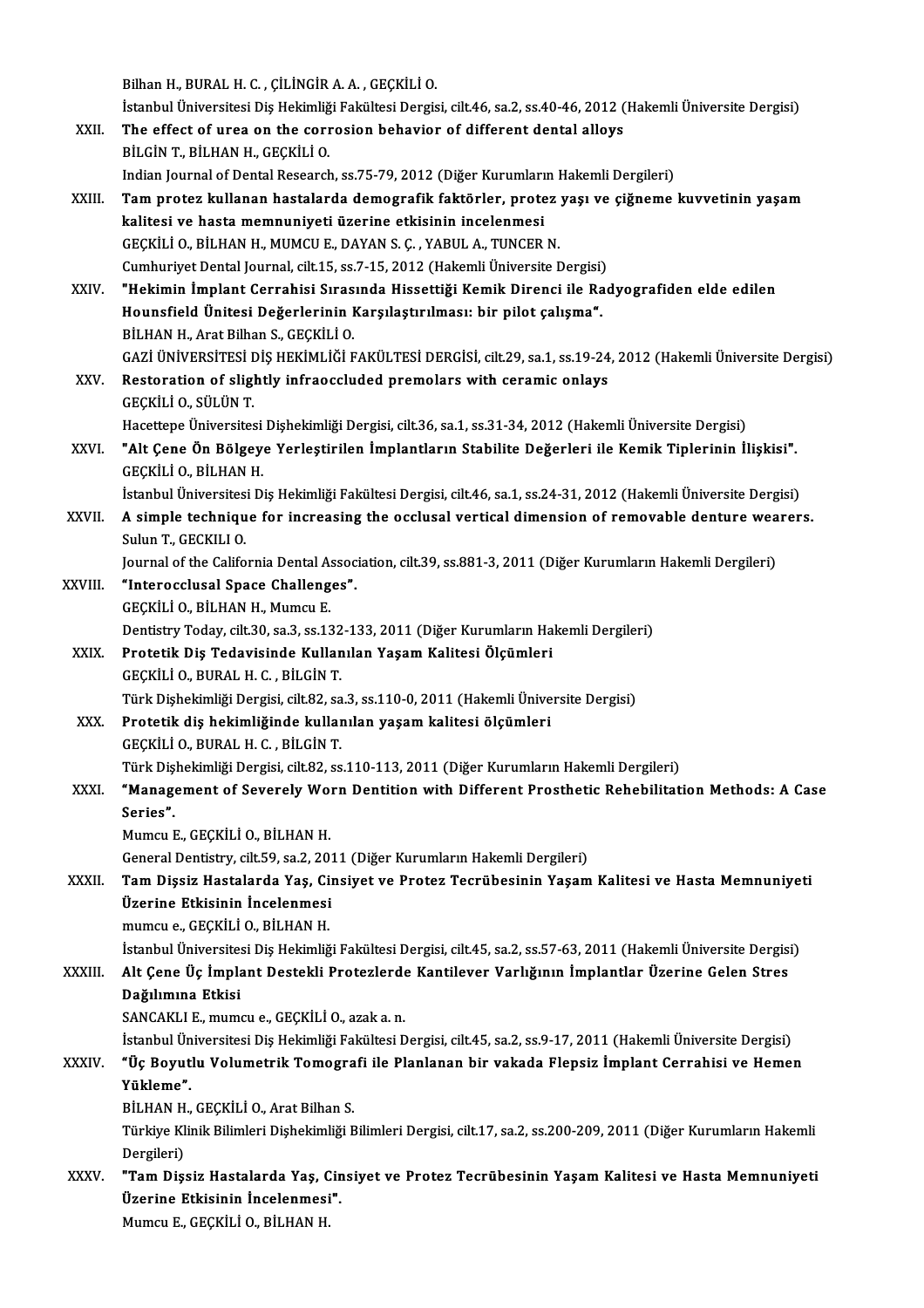|              | İ.Ü. Dişhekimliği Fakültesi Dergisi, cilt.45, sa.2, ss.57-64, 2011 (Hakemli Üniversite Dergisi)                   |
|--------------|-------------------------------------------------------------------------------------------------------------------|
| XXXVI.       | Interocclusal space challenges                                                                                    |
|              | GECKILI O., BILHAN H., mumcu e.                                                                                   |
|              | Dentistry Today, cilt.30, sa.3, ss.132-133, 2011 (Diğer Kurumların Hakemli Dergileri)                             |
| XXXVII.      | "Tam protez kullanan hastalarda demografik faktörler, protez yaşı ve çiğneme kuvvetinin yaşam                     |
|              | kalitesi ve hasta memnuniyeti üzerine etkisinin incelenmesi".                                                     |
|              | GEÇKİLİ O., BİLHAN H., Mumcu E., Dayan Ç., Yabul A., TUNÇER M. N.                                                 |
|              | Cumhuriyet Üniversitesi Dişhekimliği Fakültesi Dergisi, cilt.15, sa.1, ss.7-15, 2011 (Hakemli Üniversite Dergisi) |
| XXXVIII.     | "İnteralveoler mesafe ve implant üstü protez tutucuları".                                                         |
|              | GECKİLİ O., Mumcu E., BİLHAN H.                                                                                   |
|              | Türk Dişhekimliği Dergisi, cilt.81, ss.84-87, 2011 (Diğer Kurumların Hakemli Dergileri)                           |
| <b>XXXIX</b> | Tam protez kullanan hastalarda demografik faktörler, protez yaşı ve çiğneme kuvvetinin yaşam                      |
|              | kalitesi ve hasta memnuniyeti üzerine etkisinin incelenmesi                                                       |
|              | GEÇKİLİ O., BİLHAN H., mumcu e., Dayan Ç., Yabul A., TUNÇER M. N.                                                 |
|              | Cumhuriyet Üniversitesi Dişhekimliği Fakültesi Dergisi, cilt.15, sa.1, ss.7-0, 2011 (Hakemli Üniversite Dergisi)  |
| XL.          | Dental implantların stabilitesinin ölçümünde kullanılan yöntemler                                                 |
|              | GEÇKİLİ O., BURAL H. C., MUMCU E., BİLHAN H.                                                                      |
|              | Estetik&İmplant, cilt.17, sa.5, ss.22-27, 2010 (Hakemsiz Dergi)                                                   |
| XLI.         | "Dental İmplant Yüzeylerinde Osseointegrasyonun Geliştirilmesi için Yapılan Modifikasyonlar".                     |
|              | GECKİLİ O., Mumcu E., BURAL H. C., BİLHAN H., BİLGİN T.                                                           |
|              | Hacettepe Üniversitesi Dişhekimliği Dergisi, cilt.34, ss.60-69, 2010 (Hakemli Üniversite Dergisi)                 |
| XLII.        | "Dental İmplantların Stabilitesinin Ölçümünde Kullanılan Yöntemler".                                              |
|              | GEÇKİLİ O., BURAL H. C., Mumcu E., BİLHAN H.                                                                      |
|              | Dişhekimliğinde Estetik & İmplant, cilt 17, ss.22-27, 2010 (Hakemsiz Dergi)                                       |
| XLIII.       | İmplant Destekli Tam Protezlerde Kullanılan Tutucu Sistemler                                                      |
|              | GECKİLİ O., BURAL H. C., Bilmenoğlu C.                                                                            |
|              | Ege Üniversitesi Dişhekimliği Dergisi, cilt.31, ss.9-18, 2010 (Hakemli Üniversite Dergisi)                        |
|              |                                                                                                                   |

# ege oniversitesi bişnekim<br>Kitap & Kitap Bölümleri itap & Kitap Be<br>I. Maintenance<br>CECKILLO

I. Maintenance<br>GEÇKİLİ O.

Maintenance<br>GEÇKİLİ O.<br>Removable Partial Dentures: A Practitioners' Manual, Sakar O, Editör, Springer, London/Berlin , Cham, ss.227-251, GEÇKİ<br>Remo<br>2016<br>Posti: Removable Partial Denture<br>2016<br>II. Postinsertion Problems<br>CECKULO 2016<br>Postinsert<br>GEÇKİLİ O.<br>Pemevable

GECKILI O

Removable Partial Dentures: A Practitioners' Manual, Sakar O, Editör, Springer, London/Berlin, Cham, ss.217-227,<br>2016 Removable Partial Dentures: A P<br>2016<br>III. Direct and indirect retainers<br>PIIPAL H G GECKULO 2016<br>Direct and indirect re<br>BURAL H. C. , GEÇKİLİ O.<br>Bomovable Pertial Dentu

Direct and indirect retainers<br>BURAL H. C. , GEÇKİLİ O.<br>Removable Partial Dentures. A Practitioners' Manual, Şakar O., Editör, Springer, London/Berlin , Hindistan, ss.101-BURAL H. (<br>Removable<br>122, 2016<br>Dinast and Removable Partial Dentures. A Pr<br>122, 2016<br>IV. Direct and Indirect Retainers<br>PUPAL H.C. CECVILLO 122, 2016<br>Direct and Indirect Re<br>BURAL H. C. , GEÇKİLİ O.<br>Bomevable Pertial Dentu

BURAL H. C., GEÇKİLİ O.

Removable Partial Dentures: A Practitioners' Manual, Sakar O, Editör, Springer, London/Berlin, Cham, ss.101-123,<br>2016 Removable Partial Dentures: A P<br>2016<br>V. Direct and indirect retainers<br>PUPAL H G GECKULO 2016<br>Direct and indirect re<br>BURAL H. C. , GEÇKİLİ O.<br>Bemevable Bertial Dentu

BURAL H. C., GECKILI O.

Removable Partial Dentures. A Practitioners' Manual, Şakar O., Editör, Springer, London/Berlin, Hindistan, ss.101-<br>122, 2016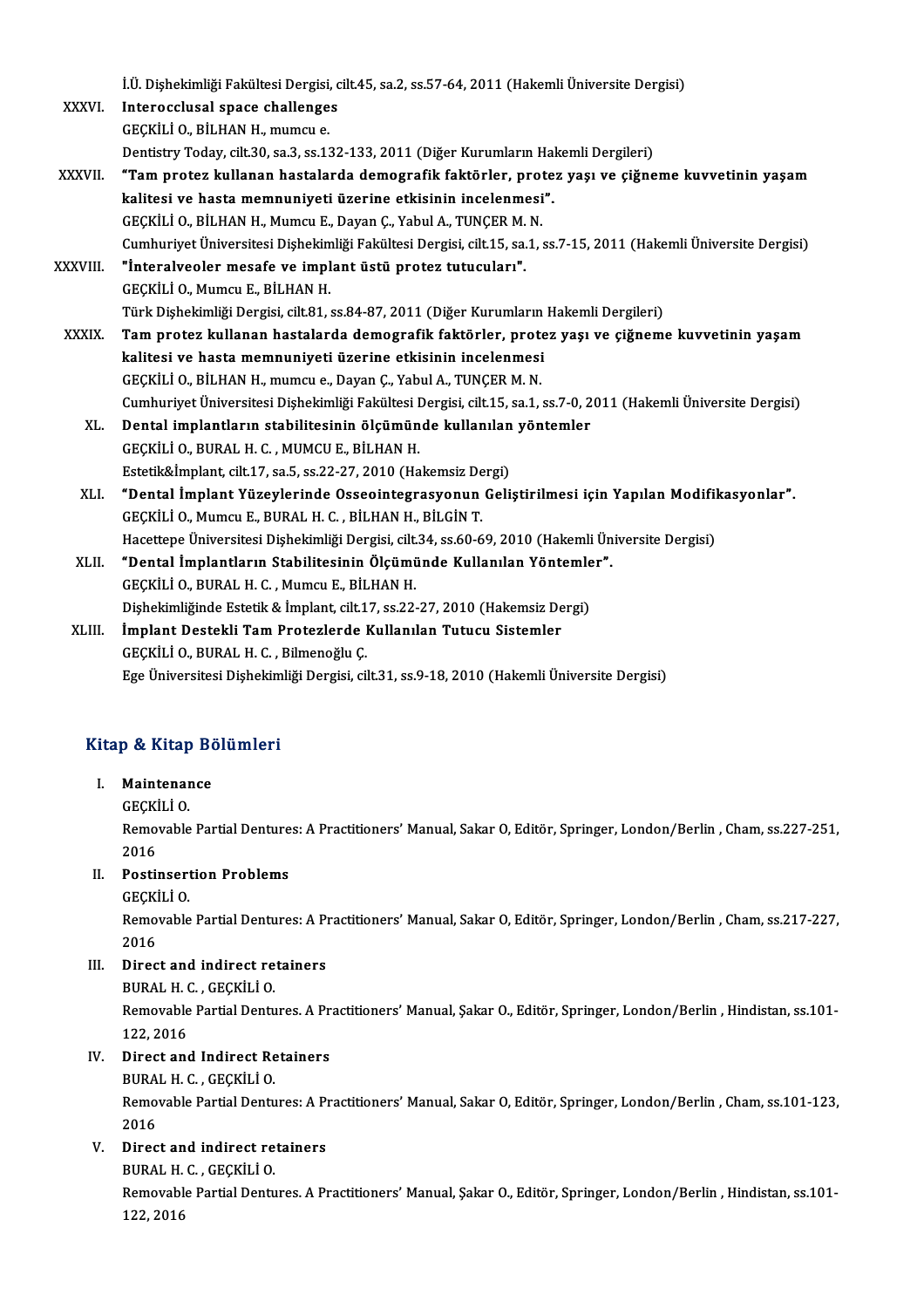# Hakemli Kongre / Sempozyum Bildiri Kitaplarında Yer Alan Yayınlar<br>Hakemli Kongre / Sempozyum Bildiri Kitaplarında Yer Alan Yayınlar

| Hakemli Kongre / Sempozyum Bildiri Kitaplarında Yer Alan Yayınlar |                                                                                                                                                                                                                                  |  |
|-------------------------------------------------------------------|----------------------------------------------------------------------------------------------------------------------------------------------------------------------------------------------------------------------------------|--|
| L.                                                                | Alt çene all on four ve trefoil implant uygulamaları ile rehabilite edilen hastaların yaşam kalitesi ve<br>memnuniyetlerinin karşılaştırılması: pilot çalışma.<br>Aktürk H., Gümrü O. Z., Geçkili O., Genç M. M., Ramazanoğlu M. |  |
|                                                                   | Türk Oral ve Maksillofasiyal Cerrahi Derneği 26. Uluslararası Bilimsel Kongresi, Girne, Kıbrıs (Kktc), 28 Nisan - 02<br>Mayıs 2019, ss 1                                                                                         |  |
| П.                                                                | Dental implant tasarımının ve yiv yapısının primer stabilite üzerine etkisi<br>BURAL ALAN H. C., DAYAN S. Ç., GEÇKİLİ O.                                                                                                         |  |
|                                                                   | 6. Türk Prostodonti ve İmplantoloji Derneği Dicle Sempozyumu, Diyarbakır, Türkiye, 2 - 04 Kasım 2018, cilt.1, sa.1,<br>ss <sub>1</sub>                                                                                           |  |
| III.                                                              | Agresif yivli dental implantların primer stabilitesinde klinik deneyimlerin etkisi: Ex vivo çalışma<br>BİLHAN H., GEÇKİLİ O., Barça E., Dayan Ç., BURAL ALAN H. C., ŞAKAR O., Şeşen P.                                           |  |
|                                                                   | 6. Uluslararası TPİD Sempozyumu, Diyarbakır, Türkiye, 2 - 04 Kasım 2018, ss.10                                                                                                                                                   |  |
| IV.                                                               | Dental implantlarda primer stabilitenin ölçümünde kullanılan Osstell ve Penguin cihazlarının                                                                                                                                     |  |
|                                                                   | transdüktörlerinin karşılaştırılması                                                                                                                                                                                             |  |
|                                                                   | GEÇKİLİ O, DAYAN S Ç , BURAL ALAN H C.                                                                                                                                                                                           |  |
|                                                                   | TDB 24. Uluslararası Dişhekimliği Kongresi, Ankara, Türkiye, 27 - 30 Eylül 2018, cilt.1, sa.1, ss.39                                                                                                                             |  |
| V.                                                                | Dental implantlatda primer stabilitenin ölçümünde Osstell ve Penguin cihazlarının güvenilirliğinin                                                                                                                               |  |
|                                                                   | değerlendirilmesi.                                                                                                                                                                                                               |  |
|                                                                   | BURAL ALAN H. C., DAYAN S. Ç., GEÇKİLİ O.                                                                                                                                                                                        |  |
|                                                                   | TDB 24. Uluslararası Dişhekimliği Kongresi, Ankara, Türkiye, 27 - 30 Eylül 2018, cilt.1, sa.1, ss.39                                                                                                                             |  |
| VI.                                                               | Fabrication of a Bar-Supported Overdenture without Dismounting the Bar                                                                                                                                                           |  |
|                                                                   | ŞAR SANCAKLI H., Kaffaf B., GEÇKİLİ O., BURAL ALAN H. C., ŞAKAR O.                                                                                                                                                               |  |
|                                                                   | FDI 2018 World Dental Congress, Buenos Aires, Arjantin, 5 - 08 Eylül 2018, cilt.68, sa.2, ss.46                                                                                                                                  |  |
| VII.                                                              | Ön bölge diş eksikliklerinde implant destekli vidalı tam seramik restorasyonlar                                                                                                                                                  |  |
|                                                                   | Çınar G. C., Fıratlı Y., FIRATLI H. E., GEÇKİLİ O., BURAL H. C.<br>Marmara Üniversitesi Uluslararası. 1. Diş Hekimliği Sempozyumu, İstanbul, Türkiye, 4 - 05 Mayıs 2018, ss.39-40                                                |  |
| VIII.                                                             | MULTIUNIT ABUTMENTLARDA VIDA KIRIĞI GÖZLENEN VAKALARDA TEDAVI YAKLAŞIMLARI                                                                                                                                                       |  |
|                                                                   | Özatik Ş., BURAL H. C., GEÇKİLİ O.                                                                                                                                                                                               |  |
|                                                                   | Marmara Üniversitesi Uluslararası. 1. Diş Hekimliği Sempozyumu, İstanbul, Türkiye, 4 - 05 Mayıs 2018, ss.122-123                                                                                                                 |  |
| IX.                                                               | The prosthetic rehabilitation of a partial edentulous maxilla treated with dental implants using the                                                                                                                             |  |
|                                                                   | "Toronto Bridge" technique                                                                                                                                                                                                       |  |
|                                                                   | Dede M., GEÇKİLİ O., ÜNALAN F.                                                                                                                                                                                                   |  |
|                                                                   | Uluslararası Koruyucu Diş Hekimliği Kongresi, Erzurum, Türkiye, 5 - 08 Mart 2018, ss.189                                                                                                                                         |  |
| X.                                                                | İmplant destekli hassas bağlantılı bir parsiyel protezin yenilenmesi: Olgu sunumu                                                                                                                                                |  |
|                                                                   | BURAL H. C., Ürgün A. C., Kebabçıoğlu Ö., GEÇKİLİ O.                                                                                                                                                                             |  |
|                                                                   | 23. Uluslararası Türk Prostodonti ve İmplantoloji Kongresi, Muğla, Türkiye, 9 - 12 Kasım 2017, ss. 143                                                                                                                           |  |
| XI.                                                               | An alternative implant supported rehabilitation approach to overdenture prosthesis for edentulous                                                                                                                                |  |
|                                                                   | patients with atrophic mandible                                                                                                                                                                                                  |  |
|                                                                   | Kebapçıoğluı Ö., GEÇKİLİ O., ATALAY B.                                                                                                                                                                                           |  |
|                                                                   | TPID 23th International scientific congress, Antalya, Türkiye, 9 - 12 Kasım 2017, ss.282                                                                                                                                         |  |
| XII.                                                              | Cytokine gene polymorphism in Candida-related denture stomatitis.<br>Coşkun Keşoğlu A., BURAL H. C., Bilhan H., OĞUZ F., ERTURAN Z., GEÇKİLİ O., BİLGİN T.                                                                       |  |
|                                                                   | FDI 2017 World Dental Congress, Madrid, İspanya, 29 Ağustos - 01 Eylül 2017, cilt.suppl 1, sa.67, ss.138                                                                                                                         |  |
| XIII.                                                             | The use of a rotational-path design for a mandibular removable partial denture: A case report                                                                                                                                    |  |
|                                                                   | Çınar G., ŞAKAR O., GEÇKİLİ O., BURAL H. C.                                                                                                                                                                                      |  |
|                                                                   | 22. Bass Congress, Thessaloniki, Yunanistan, 4 - 07 Mayıs 2017, ss.132                                                                                                                                                           |  |
| XIV.                                                              | IN VITRO EVALUATION OF RETENTION LOSS AND WEAR OF BALL ATTACHMENTS FOR MANDIBULAR                                                                                                                                                |  |
|                                                                   | <b>IMPLANT OVERDENTURES</b>                                                                                                                                                                                                      |  |
|                                                                   | YABUL A., DAYAN S. Ç., GEÇKİLİ O., BİLHAN H., TUNCER N.                                                                                                                                                                          |  |
|                                                                   |                                                                                                                                                                                                                                  |  |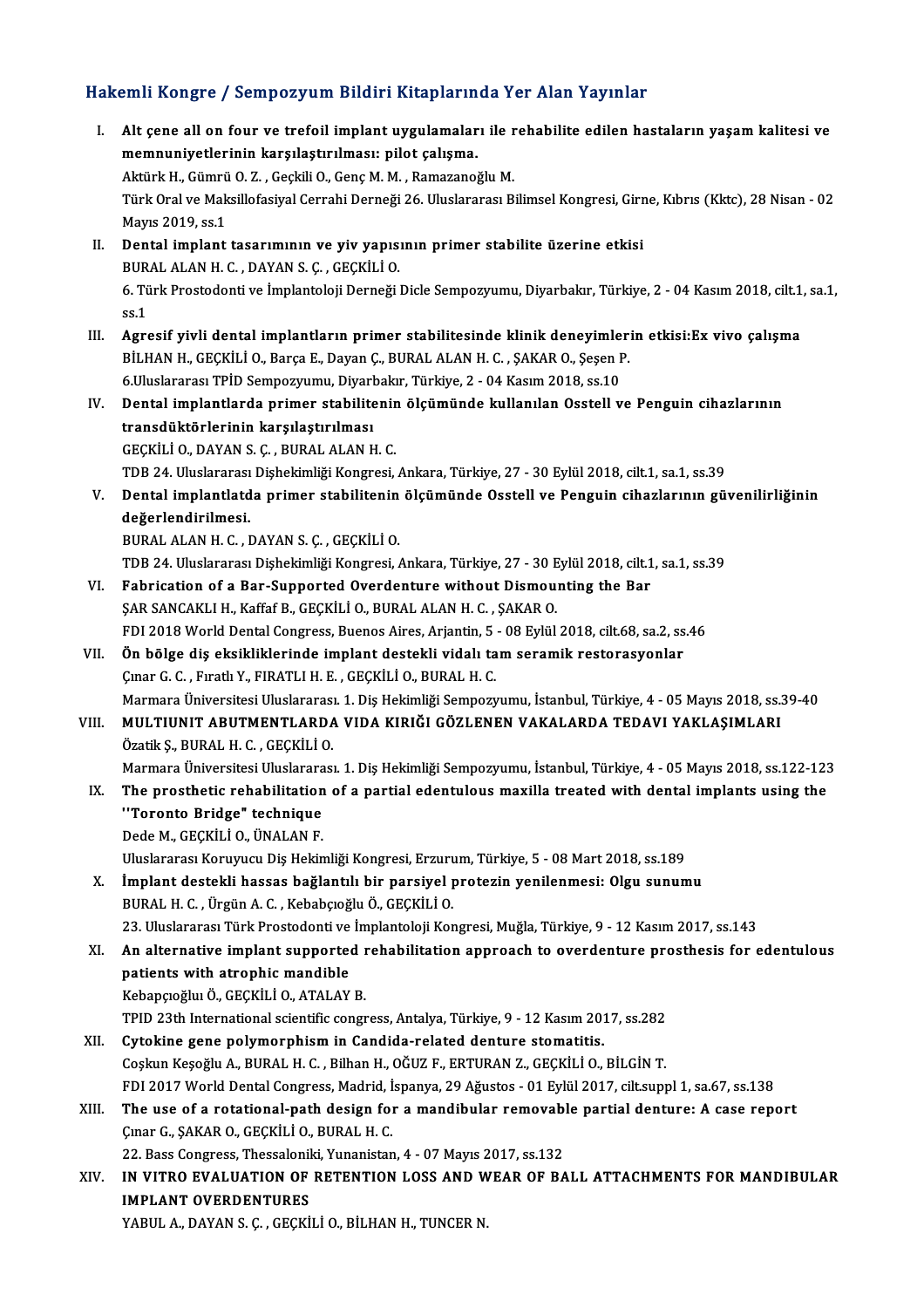22. Bass Congress Contemporary Challenges in Dentistry, Selanik, Yunanistan, 4 - 06 Mayıs 2017, ss.149-150

22. Bass Congress Contemporary Challenges in Dentistry, Selanik, Yunanistan, 4 - 06 Mayıs 2017, ss.149-150<br>XV. Transition of a 2 implant retained mandibular overdenture to implant supported fixed prosthesis.<br>CECKU LO, 22. Bass Congress Contemporary<br>Transition of a 2 implant reta<br>GEÇKİLİ O., geçkili e., BURAL H. C.<br>22nd Bass Congress Contempora Transition of a 2 implant retained mandibular overdenture to implant supported fixed prosthe<br>GEÇKİLİ O., geçkili e., BURAL H. C.<br>22nd Bass Congress. Contemporary Challenges in Dentistry, Selanik, Yunanistan, 4 - 07 Mayıs 2

|         | GEÇKİLİ O., geçkili e., BURAL H. C.                                                                          |
|---------|--------------------------------------------------------------------------------------------------------------|
|         | 22nd Bass Congress. Contemporary Challenges in Dentistry, Selanik, Yunanistan, 4 - 07 Mayıs 2017, ss.208     |
| XVI.    | Impression procedures for full arch implant supported fixed prosthesis as applied by dentists in             |
|         | <b>Turkey</b>                                                                                                |
|         | DAYAN S. Ç., BURAL H. C., GEÇKİLİ O., GENÇEL B. İ.                                                           |
|         | 22nd Bass Congress. Contemporary Challenges in Dentistry, Selanik, Yunanistan, 4 - 07 Mayıs 2017, ss.133     |
| XVII.   | Maxillary Overdentures Retained by Telescopic Attachments                                                    |
|         | Geckili E., GECKİLİ O., AYBAR B., BURAL H. C.                                                                |
|         | 22nd BaSS Congress, Thessaloniki, Yunanistan, 4 - 06 Mayıs 2017, ss.143                                      |
| XVIII.  | Tam dişsizlik olgusunda sabit protetik restorasyon uygulaması: bir olgu sunumu.                              |
|         | Ürgün C. A., Buzbaş B., Ramazanoğlu M., Geçkili O., Bural Alan H. C.                                         |
|         | Geleneksel IV. IBS Implant Kongresi, Antalya, Türkiye, 20 - 23 Nisan 2017, ss.29                             |
| XIX.    | Periodontal nedenlerden dişlerini kaybetmiş tam dişsizlik vakasında all-on-four konsepti ile tedavi          |
|         | yaklaşimi: bir olgu sunumu.                                                                                  |
|         | Kebabçıoğlu Ö., Geçkili O., Bural Alan H. C., Ramazanoğlu M., Ak G.                                          |
|         | Geleneksel IV. IBS Implant Kongresi, Antalya, Türkiye, 20 - 23 Nisan 2017, ss.28                             |
| XX.     | Alt çene iki implant destekli protez kullanan hastada locator abutment vidası kırığı                         |
|         | GEÇKİLİ O., GENÇEL B. İ., Dayan Ç., BILHAN H., URGUN A. C.                                                   |
|         | ITI Türkiye Azerbeycan Kongresi, Antalya, Türkiye, 2 - 04 Aralık 2016, cilt.1, sa.1, ss.46                   |
| XXI.    | Alt çenede iki implant ile Desteklenen Tam Protezde Bireysel Abutment Tasarımı: Bir Olgu Sunumu              |
|         | BURAL H. C., Özatik Ş., AYBAR B., GEÇKİLİ O.                                                                 |
|         | ITI Türkiye & Azerbeycan Kongresi, Antalya, Türkiye, 2 - 04 Aralık 2016, ss.1                                |
| XXII.   | İmplantolojide Anatomik Zorluklar, Komplikasyonlar ve Mücadele Yöntemleri Bölüm 3: Protetik                  |
|         | Komplikasyonlar<br>GEÇKİLİ O.                                                                                |
|         | Nobel Biocare Türkiye Sempozyumu, Antalya, Türkiye, 11 - 13 Kasım 2016, ss.2                                 |
| XXIII.  | Prosthetic treatment of eduntulism with dental implant and teleskopic crown retained overdentures.           |
|         | BAYRAKTAR B. G., GEÇKİLİ O., atamer a., özyetim bilgi e., kayacıoğlu b.                                      |
|         | . 22. İzdo İnternational Scientific Congress and Exhibition, İzmir, Türkiye, 27 - 29 Kasım 2015, ss.217-218  |
| XXIV.   | Alt çeneye yerleştirilen farklı bağlantı türüne sahip implantlarda, implantların krestal konumunun ve        |
|         | implantlar arası mesafenin bir yıl sonraki marjinal kemik kaybına etkisi                                     |
|         | URGUN A. C., GECKILI E., GEÇKİLİ O., BILHAN H., KUTAY H. Ö., BİLGİN T.                                       |
|         | TPID 22. Uluslararası Bilimsel Kongresi, Antalya, Türkiye, 12 - 15 Kasım 2015, ss.181                        |
| XXV.    | An in vitro study of primary stability of two implant designs in two different bone types                    |
|         | BURAL H. C., GEÇKİLİ O., bilhan h., bilmenoğlu ç., ürgün c. a., ateş G., çilingir a.                         |
|         | The EAO 24th Annual Scientific Congress, Stockholm, İsveç, 24 - 26 Eylül 2015, ss.1                          |
| XXVI.   | Comparison of the stability and marginal bone loss around implants with screwless morse taper and            |
|         | screw-retained implant-abutment connections                                                                  |
|         | GEÇKİLİ O., GECKILI E., BILHAN H., KUTAY H. Ö., BİLGİN T.                                                    |
|         | EAO 24th Annual Scientific Meeting, Stockholm, İsveç, 24 - 26 Eylül 2015, cilt.26, no.12, ss.368             |
| XXVII.  | Optimum Torque Level to Tighten the Smartpegs of RFA Devices                                                 |
|         | GEÇKİLİ O., BURAL H. C., Çilingir A., Bilmenoğlu Ç., Bilhan H.                                               |
|         | 92nd General Session and Exhibition of the IADR, IADR Africa/ Middle East Regional Meeting, Cape Town, Güney |
|         | Afrika, 25 - 28 Haziran 2014, ss 1                                                                           |
| XXVIII. | Effect of Interimplant Distance and Retention on Implant Overdenture Satisfaction                            |
|         | GEÇKİLİ O., BILHAN H., BURAL H. C. , ÇİLİNGİR A. A. , Erdoğan Ö., Özdiler A., Bilmenoğlu Ç., KESOGLU A. C.   |
|         | 92nd General Session and Exhibition of the IADR, Cape Town, Güney Afrika, 25 - 28 Haziran 2014, ss.1231      |
| XXIX.   | Türkçe Ohip-Edent Formunun Güvenilirliğinin Değerlendirilmesi.                                               |
|         | Keşoğlu A., BURAL H. C., GEÇKİLİ O., Erdoğan Ö., Çilingir A., BEKTAŞ KAYHAN K., BİLGİN T.                    |
|         |                                                                                                              |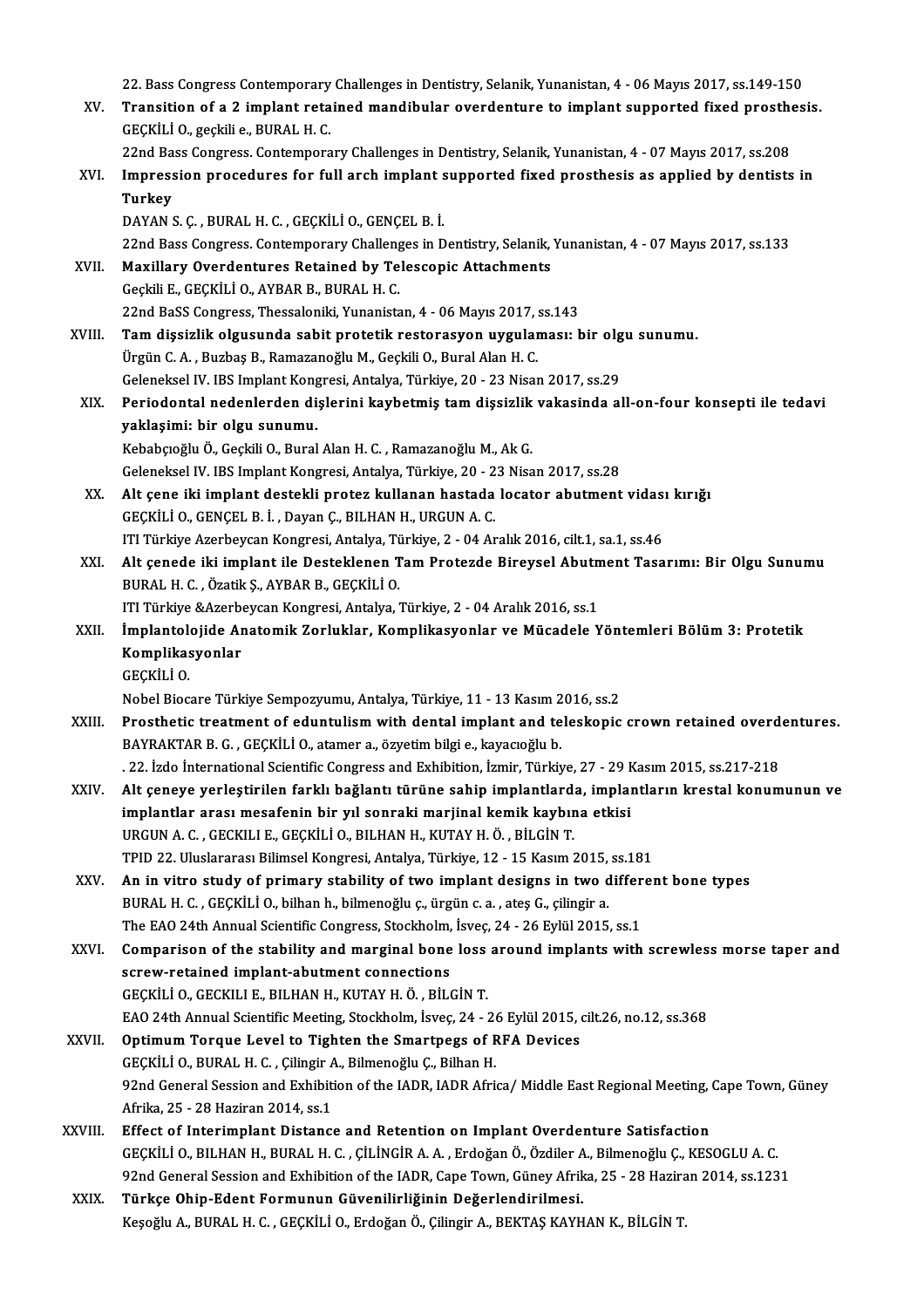İÜ Diş Hekimliği Fakültesi 6. Uluslararası Bilimsel Kongresi, İstanbul, Türkiye, 21 - 23 Kasım 2013, ss.1<br>İmplantların varlastirildiği daripliğin primar stabilitelerine etkisinin in yitre inselepmesi İÜ Diş Hekimliği Fakültesi 6. Uluslararası Bilimsel Kongresi, İstanbul, Türkiye, 21 - 23 Kasım 2013, ss.1<br>XXX. İmplantların yerleştirildiği derinliğin primer stabilitelerine etkisinin in vitro incelenmesi İÜ Diş Hekimliği Fakültesi 6. Uluslararası Bilimsel Kongresi, İstanbul, Türkiye, 21<br>**İmplantların yerleştirildiği derinliğin primer stabilitelerine etkisinin in**<br>Bilhan H., GEÇKİLİ O., Çilingir A., BURAL H. C. , bilmenoğlu İmplantların yerleştirildiği derinliğin primer stabilitelerine etkisinin in vitro incelenmesi<br>Bilhan H., GEÇKİLİ O., Çilingir A., BURAL H. C. , bilmenoğlu ç., Ürgün A. C. , Ateş G.<br>İÜ Diş Hekimliği Fakültesi 6. Uluslararas Bilhan H., GEÇKİLİ O., Çilingir A., BURAL H. C. , bilmenoğlu ç., Ürgün A. C. , Ateş G.<br>İÜ Diş Hekimliği Fakültesi 6. Uluslararası Bilimsel Kongresi, İstanbul, Türkiye, 21 - 23 Kasım 2013, ss.1<br>XXXI. "In vitro Comparison of İÜ Diş H<br>**"In vitr**<br>Bases**"**. AteşG.,ÇİLİNGİRA.A. ,BİLHANH.,GEÇKİLİO.,SÜLÜNT. 36th Annual Conference of the European Prosthodontic Association, Hollanda, ss.104 Ateş G., ÇİLİNGİR A. A. , BİLHAN H., GEÇKİLİ O., SÜLÜN T.<br>36th Annual Conference of the European Prosthodontic Association, Hollanda, ss.104<br>XXXII. The Comparison of the Precision of Different Dental Radiographic Metho Periimplantary Measurements The Comparison of the Precision of Different Dental Ra<br>Periimplantary Measurements<br>Yılmazcan Z., Arat Bilhan S., BİLHAN H., ÜNALAN F., GEÇKİLİ O.<br>EDL2012. Türkiye 1 - 04 Ağustos 2012. silt 62. ss 207.279. Yılmazcan Z., Arat Bilhan S., BİLHAN H., ÜNALAN F., GEÇKİLİ O.<br>FDI 2013, Türkiye, 1 - 04 Ağustos 2013, cilt.63, ss.297-378 XXXIII. Efficacy of two different materials in repair of urethandimethacrylate AteşG.,ÇİLİNGİRA.A. ,BİLHANH.,SÜLÜNT.,GEÇKİLİO. 36 th Annual Congress EPA European Prosthodontic Association, Hollanda, ss.104 XXXIV. "İmplant Üstü TamProtezlerde TutuculukMiktarı Ölçümü: Yeni bir Metot". 36 th Annual Congress EPA European Prosthodontic Association, Hollanda, ss.104<br>**"İmplant Üstü Tam Protezlerde Tutuculuk Miktarı Ölçümü: Yeni bir Metot".**<br>Özdiler A., Keşoğlu A., Bilmenoğlu Ç., BİLHAN H., GEÇKİLİ O., BİLGİN "İmplant Üstü Tam Protezlerde Tutuculuk Miktarı Ölçümü: Yeni bir Metot".<br>Özdiler A., Keşoğlu A., Bilmenoğlu Ç., BİLHAN H., GEÇKİLİ O., BİLGİN T., IŞIK ÖZKOL F. G.<br>Protez Akademisi ve Gnatoloji Derneğinin 10. Uluslararası B Özdiler A., Keşoğlu A., Bilmenoğlu Ç., BİLHAN H., GEÇKİLİ O., BİLGİN T., IŞIK ÖZKOL F. G.<br>Protez Akademisi ve Gnatoloji Derneğinin 10. Uluslararası Bilimsel Kongresi, Türkiye, ss.1<br>XXXV. "Dental implantların başarı, sa Protez Akade:<br>"Dental impl<br>incelemesi".<br>Cit iNCiP A.A "Dental implantların başarı, sağkalım ve kaybında etkili olan klini<br>incelemesi".<br>ÇİLİNGİR A. A. , GEÇKİLİ O., BİLHAN H., Sönmez E., BURAL H. C. , Mumcu E.<br>Protez Akademisi ve Casteleji Derneğinin 10 Uluslarerası Bilimcel K incelemesi".<br>ÇİLİNGİR A. A. , GEÇKİLİ O., BİLHAN H., Sönmez E., BURAL H. C. , Mumcu E.<br>Protez Akademisi ve Gnatoloji Derneğinin 10. Uluslararası Bilimsel Kongresi, Türkiye, 1 - 04 Nisan 2012, cilt.P32,<br>ss.150-151 CILINGIR A. A., GECKILI O., BILHAN H., Sönmez E., BURAL H. C., Mumcu E. Protez Akademisi ve Gnatoloji Derneğinin 10. Uluslararası Bilimsel Kongresi, Türkiye, 1 - 04 Nisan 201<br>ss.150-151<br>XXXVI. "Estetik Bölgede Hibrit Abutman ile Tek Diş Eksikliğinin Restorasyonu: Bir Olgu Sunumu". ss.150-151<br>"Estetik Bölgede Hibrit Abutman ile Tek Diş Eksikliğinin Restor<br>Bilmenoğlu Ç., Erdoğan Ö., Keşoğlu A., GEÇKİLİ O., BİLHAN H., BİLGİN T.<br>Pretez Akademisi ve Casteleji Derneğinin 10, Uluslararası Bilimsel Kene Protez Akademisi ve Gnatoloji Derneğinin 10. Uluslararası Bilimsel Kongresi, Türkiye, 1 - 04 Nisan 2012, cilt.P43,<br>ss.172-173 Bilmenoğlu Ç., Erdoğan Ö., Keşoğlu A., GEÇKİLİ O., BİLHAN H., BİLGİN T. Protez Akademisi ve Gnatoloji Derneğinin 10. Uluslararası Bilimsel Kongresi, Türkiye, 1 - 04 Nisan 2012, cilt.P<br>ss.172-173<br>XXXVII. "Dental implantların başarı, sağkalım ve kaybında etkili olan prognostic faktörlerin retros ss 172-17<br>**"Dental<br>analizi".**<br>PUPAL H "Dental implantların başarı, sağkalım ve kaybında etkili olan prog<br>analizi".<br>BURAL H. C. , GEÇKİLİ O., BİLHAN H., Sönmez E., ÇİLİNGİR A. A. , Mumcu E.<br>Protez Alıademisi ve Cratoleji Derneğinin 10 Uluslarenesi Bilimsel Keng analizi".<br>BURAL H. C. , GEÇKİLİ O., BİLHAN H., Sönmez E., ÇİLİNGİR A. A. , Mumcu E.<br>Protez Akademisi ve Gnatoloji Derneğinin 10. Uluslararası Bilimsel Kongresi, Türkiye, 1 - 04 Nisan 2012, cilt.P22,<br>ss.130-131 BURAL H. C.<br>Protez Akad<br>ss.130-131<br>"Tam Prat Protez Akademisi ve Gnatoloji Derneğinin 10. Uluslararası Bilimsel Kongresi, Türkiye, 1 - 04 Ni<br>ss.130-131<br>XXXVIII. "Tam Protez Hastalarında Görülen Komplikasyonların ve Hasta Memnuniyetlerinin ss.130-131<br>**"Tam Protez Hastal**<br>Değerlendirilmesi"<br><sup>Endožon Ö. Bit HAN L</sup> "Tam Protez Hastalarında Görülen Komplikas<br>Değerlendirilmesi"<br>Erdoğan Ö., BİLHAN H., GEÇKİLİ O., Ergin S., Ateş G.<br>Protez Akademisi ve Castaleji Derneğinin 10. Ulusk Değerlendirilmesi"<br>Erdoğan Ö., BİLHAN H., GEÇKİLİ O., Ergin S., Ateş G.<br>Protez Akademisi ve Gnatoloji Derneğinin 10. Uluslararası Bilimsel Kongresi, Türkiye, 1 - 04 Nisan 2012, cilt.P17,<br>ss.120-121 Erdoğan Ö.,<br>Protez Akad<br>ss.120-121<br>"Dontal im Protez Akademisi ve Gnatoloji Derneğinin 10. Uluslararası Bilimsel Kongresi, Türkiye, 1 - 04 Nisan 2012, cilt<br>ss.120-121<br>XXXIX. "Dental implantların stabilite ölçümleri için kullanılan 2 farklı manyetik cihazın in vitro ol ss.120-121<br>"Dental implantla<br>karşılaştırılması".<br>CECKİLİ O. PİLHAN "Dental implantların stabilite ölçümleri için kullanılan 2<br>karşılaştırılması".<br>GEÇKİLİ O., BİLHAN H., ÇİLİNGİR A.A., Mumcu E., BURAL H. C.<br>Protez Akademisi ve Cnataleji Derneğinin 10 Uluslararası Bilir karşılaştırılması".<br>GEÇKİLİ O., BİLHAN H., ÇİLİNGİR A. A. , Mumcu E., BURAL H. C.<br>Protez Akademisi ve Gnatoloji Derneğinin 10. Uluslararası Bilimsel Kongresi, Türkiye, 1 - 04 Nisan 2012, cilt.P18,<br>98.122.122 GEÇKİLİ O.,<br>Protez Akad<br>ss.122-123<br>"Üst Canad Protez Akademisi ve Gnatoloji Derneğinin 10. Uluslararası Bilimsel Kongresi, Türkiye, 1 - 04 Nisan 2012, cilt.P18,<br>ss.122-123<br>XL. "Üst Çenede Uygun Açılandırılmamış İmplantların Bar Bağlantılı bir Protez ile Restorasyonu: ss 122-123<br>**"Üst Çene<br>Sunumu".**<br><sup>Bilmonoğlu</sub></sup> "Üst Çenede Uygun Açılandırılmamış İmplantların Bar Bağlantıl<br>Sunumu".<br>Bilmenoğlu Ç., Erdoğan Ö., Keşoğlu A., GEÇKİLİ O., BİLHAN H., BİLGİN T.<br>Protez Alademisi ve Casteleji Derneğinin 10 Uluslararası Bilimsel Kene Sunumu".<br>Bilmenoğlu Ç., Erdoğan Ö., Keşoğlu A., GEÇKİLİ O., BİLHAN H., BİLGİN T.<br>Protez Akademisi ve Gnatoloji Derneğinin 10. Uluslararası Bilimsel Kongresi, Türkiye, 1 - 04 Nisan 2012, cilt.P44,<br>ss.174-175 Bilmenoğlu Ç., Erdoğan Ö., Keşoğlu A., GEÇKİLİ O., BİLHAN H., BİLGİN T. Protez Akademisi ve Gnatoloji Derneğinin 10. Uluslararası Bilimsel Kongresi, Türkiye, 1 - 04 Nisan 2012, cilt.<br>1944, ss.174-175<br>XLI. "Alt çene interforaminal bölgede hemen implantasyon ve bar tutuculu protezle hemen yüklem ss.174-175<br>"Alt çene inter<br>olgu sunumu".<br>Ates C. Bit HAN "Alt çene interforaminal bölgede hem<br>olgu sunumu".<br>Ateş G., BİLHAN H., GEÇKİLİ O., ATEŞ M. M.<br>Protez Akademisi ve Cnataleji Devneğinin i **olgu sunumu".**<br>Ateş G., BİLHAN H., GEÇKİLİ O., ATEŞ M. M.<br>Protez Akademisi ve Gnatoloji Derneğinin 10. Uluslararası Bilimsel Kongresi, Türkiye, 1 - 04 Nisan 2012, ss.1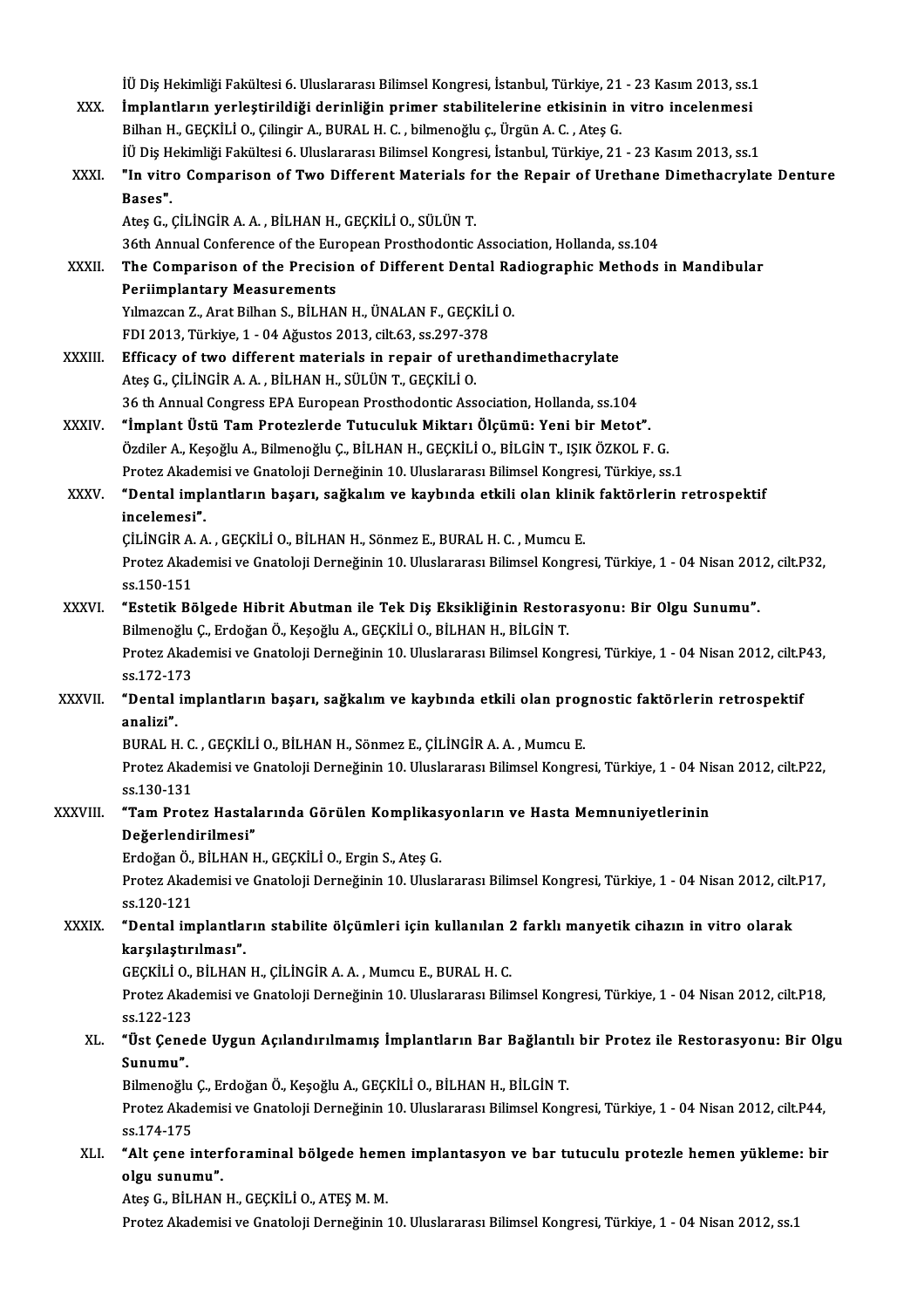| XLII.   | "Cemented Hybrid as an Alternative to Screw-Retained: A Case Report"                                         |
|---------|--------------------------------------------------------------------------------------------------------------|
|         | Erdoğan Ö., GEÇKİLİ O., BİLHAN H., Mumcu E., ATALAY B.                                                       |
|         | 35th Annual Congress EPA -European Prosthodontic Association, İsviçre, 1 - 04 Ekim 2011, ss.1                |
| XLIII.  | Long Term Clinical Evaluation of Removable Dentures".                                                        |
|         | Celik M., Erdoğan Ö., Ergin S., Ateş G., GEÇKİLİ O., BİLHAN H.                                               |
|         | 35th Annual Congress EPA -European Prosthodontic Association-, İsviçre, 1 - 04 Ekim 2011, ss.1               |
| XLIV.   | Taurodont dişleri olan hipodonti olgusunda protetik tedavi.                                                  |
|         | BURAL H. C., TUNCER S., GEÇKİLİ O.                                                                           |
|         | TDB 18. Uluslararası Dişhekimliği Kongresi, Türkiye, 1 - 04 Mayıs 2011, ss.1                                 |
| XLV.    | Taurodont Dişleri Olan Hipodonti Olgusunda Protetik Tedavi                                                   |
|         | BURAL H. C., TUNCER S., GECKILI O.                                                                           |
|         | TDB 18. Uluslararası Dişhekimliği Kongresi, Türkiye, 1 - 04 Mayıs 2011, ss.1                                 |
| XLVI.   | Parsiyel dişsizliğin dental implantlar ve teleskop tutuculu protezler ile tedavisi: Bir Olgu Sunumu          |
|         | GEÇKİLİ O., BURAL H. C., Sönmez E.                                                                           |
|         | TDB 18. Uluslararası Dişhekimliği Kongresi, Türkiye, 1 - 04 Mayıs 2011, ss.1                                 |
| XLVII.  | "Impression Methods and Treatment Strategies for Patients with Microstomia".                                 |
|         | Erdoğan Ö., Bilmenoğlu Ç., GEÇKİLİ O., BİLHAN H., BİLGİN T.                                                  |
|         | 16th BaSS Congress, Bükreş, Romanya, Romanya, 1 - 04 Mayıs 2011, ss.1                                        |
| XLVIII. | Parsiyel Dişsizliğin Dental İmplantlar ve Teleskop Tutuculu Protezler ile Tedavisi:Bir Olgu Sunumu           |
|         | GEÇKİLİ O., Sönmez E., BURAL H. C.                                                                           |
|         | TDB 18. Uluslararası Dişhekimliği Kongresi, Türkiye, 1 - 04 Mayıs 2011, ss.1                                 |
| XLIX.   | "Influence of bite force on marginal bone loss around implants".                                             |
|         | GEÇKİLİ O., Mumcu E., BİLHAN H.                                                                              |
|         | IADR General Session - San Diego, Amerika Birleşik Devletleri, 1 - 04 Mart 2011, ss.1                        |
| L.      | The Influence of Implant Number and Attachment Type on Bite Forces of Mandibular Overdentures                |
|         | Mumcu E., BİLHAN H., GEÇKİLİ O., ÇİLİNGİR A. A.                                                              |
|         | FTI 2010 - The 2nd Future Trends in Implantology International Dental Conference, İtalya, 1 - 04 Kasım 2010, |
|         | ss 88                                                                                                        |
| LI.     | "The Influence of Implant Number and Attachment Type on Bite Forces of Mandibular Overdentures:              |
|         | A Clinical Study"                                                                                            |
|         | BİLHAN H., GEÇKİLİ O., Mumcu E., ÇİLİNGİR A. A.                                                              |
|         | FTI 2010 - The 2nd Future Trends in Implantology,, İtalya, 1 - 04 Kasım 2010, ss.1                           |
| LII.    | "Influence of Surgical Technique, Implant Shape and Diameter on the Primary Stability in Cancellous          |
|         | Bone".                                                                                                       |
|         | GEÇKİLİ O., BİLHAN H., Mumcu E., Bozdağ E., Sünbüloğlu E., KUTAY H. Ö.                                       |
|         | 32nd Asia Pacific Dental Congress, Colombo, Sri Lanka, Sri Lanka, 1 - 04 Mayıs 2010, ss.1                    |
| LIII.   | "Oral rehabilitation following removal of a rhabdomyosarcoma and subsequent microstomia: A case              |
|         | report".                                                                                                     |
|         | Arat Bilhan S., BİLHAN H., GEÇKİLİ O., ATALAY B.                                                             |
|         | ITI World Symposium, Cenevre, İsviçre, 1 - 04 Nisan 2010, ss.1                                               |
| LIV.    | "Rehabilitation Of Extremely Angulated Dental Implants: A Case Report".                                      |
|         | Mumcu E., ÇİLİNGİR A. A., BİLHAN H., GEÇKİLİ O.                                                              |
|         | 15th BaSS Congress, Selanik, Yunanistan, 1 - 04 Nisan 2010, ss 1                                             |
| LV.     | "Implant Retained Hybrid Maxillary Prosthesis Made Of Micro-Ceramic-Composite: Case Report".                 |
|         | ÇİLİNGİR A. A., Ceylan G., GEÇKİLİ O., BİLHAN H., Mumcu E.                                                   |
|         | 15th BaSS Congress, Selanik, Yunanistan, 1 - 04 Nisan 2010, ss.1                                             |
| LVI.    | "How Precise Can Implants Be Placed with the Aid of a Stereolithographic Surgical Template".                 |
|         | BİLHAN H., Arat Bilhan S., Mumcu E., GEÇKİLİ O., Horasan S., KUTAY H. Ö.                                     |
|         | ITI World Symposium, Cenevre,, İsviçre, 1 - 04 Nisan 2010, ss.1                                              |
| LVII.   | Management Of The Severely Worn Dentition With Different Prosthetic Rehabilitation Methods: A                |
|         | <b>Case Series</b>                                                                                           |
|         |                                                                                                              |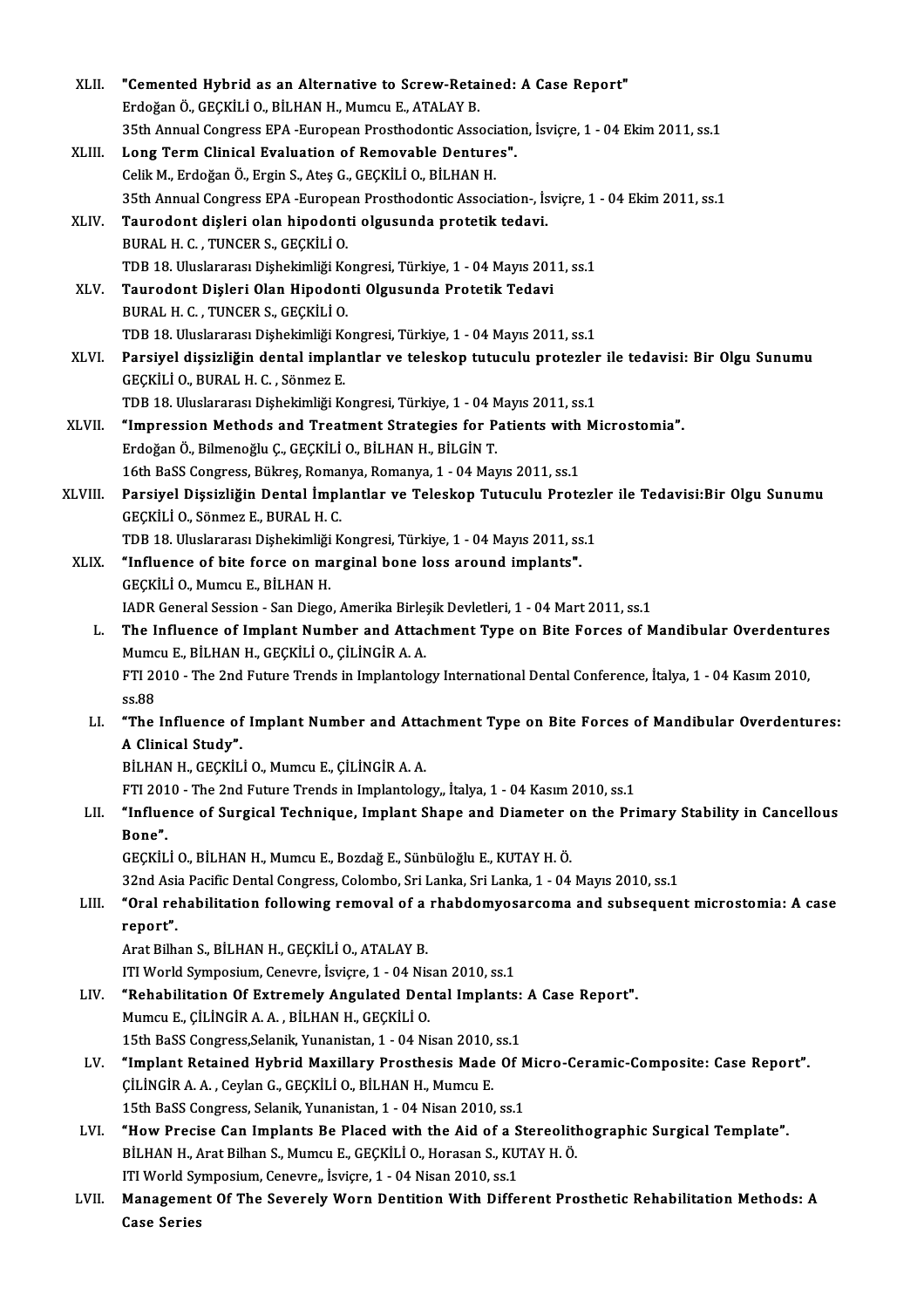Sönmez E., GEÇKİLİ O., BİLHAN H., mumcu e., Kayserili T., ÇİLİNGİR A. A.<br>15th BaSS Congress, Yunonistan 1 - 04 Nisan 2010-se 1 Sönmez E., GEÇKİLİ O., BİLHAN H., mumcu e., Kayserili T.,<br>15th BaSS Congress, Yunanistan, 1 - 04 Nisan 2010, ss.1<br>PROSTUETIC REHABILITATION OE WORN DENTITI Sönmez E., GEÇKİLİ O., BİLHAN H., mumcu e., Kayserili T., ÇİLİNGİR A. A.<br>15th BaSS Congress, Yunanistan, 1 - 04 Nisan 2010, ss.1<br>LVIII. PROSTHETIC REHABILITATION OF WORN DENTITION WITH DIFFERENT METHODS 15th BaSS Congress, Yunanistan, 1 - 04 Nisan 2010, ss.1<br>PROSTHETIC REHABILITATION OF WORN DENTITION WITH DI<br>Geçkili E., GEÇKİLİ O., BİLHAN H., Mumcu E., Kayserili T., ÇİLİNGİR A. A.<br>Proseedings of the 15th Congress of the PROSTHETIC REHABILITATION OF WORN DENTITION WITH DIFFERENT METHO<br>Geçkili E., GEÇKİLİ O., BİLHAN H., Mumcu E., Kayserili T., ÇİLİNGİR A. A.<br>Proceedings of the 15th Congress of the Bass 2010, Yunanistan, 1 - 04 Nisan 2010, s Geçkili E., GEÇKİLİ O., BİLHAN H., Mumcu E., Kayserili T., ÇİLİNGİR A. A.<br>Proceedings of the 15th Congress of the Bass 2010, Yunanistan, 1 - 04 Nisan 2010, ss.270<br>LIX. Phair-Side Methods for Immediate Nonocclusal Loaded Pr Proceedings of the 15th Congress of the Bass 2010, Yunanistan, 1 - 04 Nisan 2010, ss.270<br>"Chair-Side Methods for Immediate Nonocclusal Loaded Provisional Crowns: Ca<br>GEÇKİLİ O., BİLHAN H., Mumcu E., ÇİLİNGİR A.A., Sönmez E. "Chair-Side Methods for Immediate Nonocclusal Loaded F<br>GEÇKİLİ O., BİLHAN H., Mumcu E., ÇİLİNGİR A. A. , Sönmez E.<br>15th BaSS Congress, Selanik,, Yunanistan, 1 - 04 Nisan 2010, ss.1<br>Cana kamiklarında manastatik fibröz displ GEÇKİLİ O., BİLHAN H., Mumcu E., ÇİLİNGİR A. A. , Sönmez E.<br>15th BaSS Congress, Selanik,, Yunanistan, 1 - 04 Nisan 2010, ss.1<br>LX. Çene kemiklerinde monostatik fibröz displazi: Klinik ve radyolojik takip ( Üç olgu sunum 15th BaSS Congress,<br>Çene kemiklerinde<br>ONUR Ö., GEÇKİLİ O.<br>Türk Oral Maksillafa Çene kemiklerinde monostatik fibröz displazi: Klinik ve radyolojik takip ( Üç olgu sunumu)<br>ONUR Ö., GEÇKİLİ O.<br>Türk Oral Maksillofasiyal Cerrahi Derneği 14. Uluslar arası Kongresi, Antalya, Türkiye, 1 - 04 Mayıs 2007, ss.3 ONUR Ö., GEÇKİLİ O.<br>Türk Oral Maksillofasiyal Cerrahi Derneği 14. Uluslar arası Kongresi, Antalya, Türkiye, 1 - 04 Mayıs 2<br>LXI. A Simple Method for Chairside Processing of Locator Attachments for Implant Retained<br>Overd Türk Oral Maksil<mark>)</mark><br>A Simple Metho<br>Overdentures"<br>P<sup>il Cin</sup> T. P<sup>il UA</sup> BİLGİN T, BİLHAN H., GEÇKİLİ O. Overdentures"<br>BİLGİN T., BİLHAN H., GEÇKİLİ O.<br>12th Congress of the BASS; Istanbul-Türkiye, Türkiye, 1 - 04 Nisan 2007<br>Türkinüğün organik yapıtaslarından müsin, IsA, lizesim ve üneni: BİLGİN T., BİLHAN H., GEÇKİLİ O.<br>12th Congress of the BASS; Istanbul-Türkiye, Türkiye, 1 - 04 Nisan 2007<br>LXII. Tükürüğün organik yapıtaşlarından müsin, IgA, lizozim ve ürenin titanyumun korozyon davranışı 12th Congress of<br>**Tükürüğün orga**<br>üzerine etkileri<br>Pit HAN H. CECVİ Tükürüğün organik yapıtaşlar<br>üzerine etkileri<br>BİLHAN H., GEÇKİLİ O., BİLGİN T.<br>Oral Carrabi Darnaği VI., Bratar A üzerine etkileri<br>BİLHAN H., GEÇKİLİ O., BİLGİN T.<br>Oral Cerrahi Derneği VI., Protez Akademisi ve Gnatoloji Derneği VII. ortak kongresi, Antalya, Türkiye, 1 - 04 Mayıs BİLHAN H.<br>Oral Cerral<br>2004, ss.1<br>"Tültürüğü Oral Cerrahi Derneği VI., Protez Akademisi ve Gnatoloji Derneği VII. ortak kongresi, Antalya, Türkiye, 1 - 04 Mayıs<br>2004, ss.1<br>LXIII. "Tükürüğün organik yapıtaşlarından müsin, IgA, lizozim ve ürenin dişhekimliğinde en 2004, ss.1<br>"Tükürüğün organik yapıtaşlarından müsin, IgA, lizozim ve ürenin dişhekimliğinde en sık kulla<br>kıymetsiz metal alaşımlarından CrCo, CrNi ve amalgamın korozyon davranışı üzerine etkileri".<br>Pil HAN H. PİLCİN T. CEC "Tükürüğün organik yapıtaşla<br>kıymetsiz metal alaşımlarında<br>BİLHAN H., BİLGİN T., GEÇKİLİ O.<br>Oral Cerrabi Derneği VI., Pretez A kıymetsiz metal alaşımlarından CrCo, CrNi ve amalgamın korozyon davranışı üzerine etkileri".<br>BİLHAN H., BİLGİN T., GEÇKİLİ O.<br>Oral Cerrahi Derneği VI., Protez Akademisi ve Gnatoloji Derneği VII. ortak kongresi, Antalya, Tü BİLHAN H.<br>Oral Cerral<br>2004, ss.1

# Desteklenen Projeler

Desteklenen Projeler<br>ŞAKAR O., GEÇKİLİ O., Yükseköğretim Kurumları Destekli Proje, Farklı akademik grupların belirlediği oklüzal dikey boyut<br>mum duvarlar ve sertrik iliakilerin karalastrulması isin selistirilen bir väntem mumduvarlar ve sentrikilişkilerinin Kurumları Destekli Proje, Farklı akademik grupların belişkilerin karşılaştırılması için geliştirilen bir yöntem, 2017 - 2019<br>1918 - Mumduvarlar ve sentrik ilişkilerin karşılaştırılması i ŞAKAR O., GEÇKİLİ O., Yükseköğretim Kurumları Destekli Proje, Farklı akademik grupların belirlediği oklüzal dikey<br>mum duvarlar ve sentrik ilişkilerin karşılaştırılması için geliştirilen bir yöntem, 2017 - 2019<br>BURAL ALAN H mum duvarlar ve sentrik ilişkilerin karşılaştırılması için geliştirilen bir yöntem, 2017 - 2019<br>BURAL ALAN H. C. , BİLHAN H., GEÇKİLİ O., ERTURAN Z., OĞUZ F., COŞKUN KEŞOĞLU A., Yüksekö<br>Destekli Proje, Cytokine gene polymo BURAL ALAN H. C. , BİLHAN H., GEÇKİLİ O., ERTURAN Z., OĞUZ F., COŞKUN KEŞOĞLU A., Yükseköğretim Kurumla<br>Destekli Proje, Cytokine gene polymorphism in Candida-related denture stomatitis, 2017 - 2017<br>BURAL ALAN H. C. , GEÇKİ Destekli Proje, Cytokine gene polymorphism in Candida-related denture stomatitis, 2017 - 2017<br>BURAL ALAN H. C. , GEÇKİLİ O., Yükseköğretim Kurumları Destekli Proje, Alt çenede İki İmplant İle Desteklenen<br>Overdenture Protez

### Bilimsel Dergilerdeki Faaliyetler

Edorium Journal of Dentistry, Baş Editör, 2015 - Devam Ediyor Türk Dişhekimliği Dergisi, Değerlendirme Kurul Üyesi, 2013 - Devam Ediyor World Journal of Stamotology, Yayın Kurul Üyesi, 2012 - Devam Ediyor

# world journal of stamotology, rayın Kurul Oyesi, 2012 - D.<br>Bilimsel Kuruluşlardaki Üyelikler / Görevler

Bilimsel Kuruluşlardaki Üyelikler / Göl<br>TPID, Yönetim Kurulu Üyesi, 2016 - Devam Ediyor<br>Preter Akademisi ve Castaleji Derneği Yönetim Ku Protez Akademisi ve Gnatoloji Derneği, Yönetim Kurulu Üyesi, 2013 - Devam Ediyor<br>IADR, Üye, 2010 - Devam Ediyor TPID, Yönetim Kurulu Üyesi, 2016 - Devam Ediyor